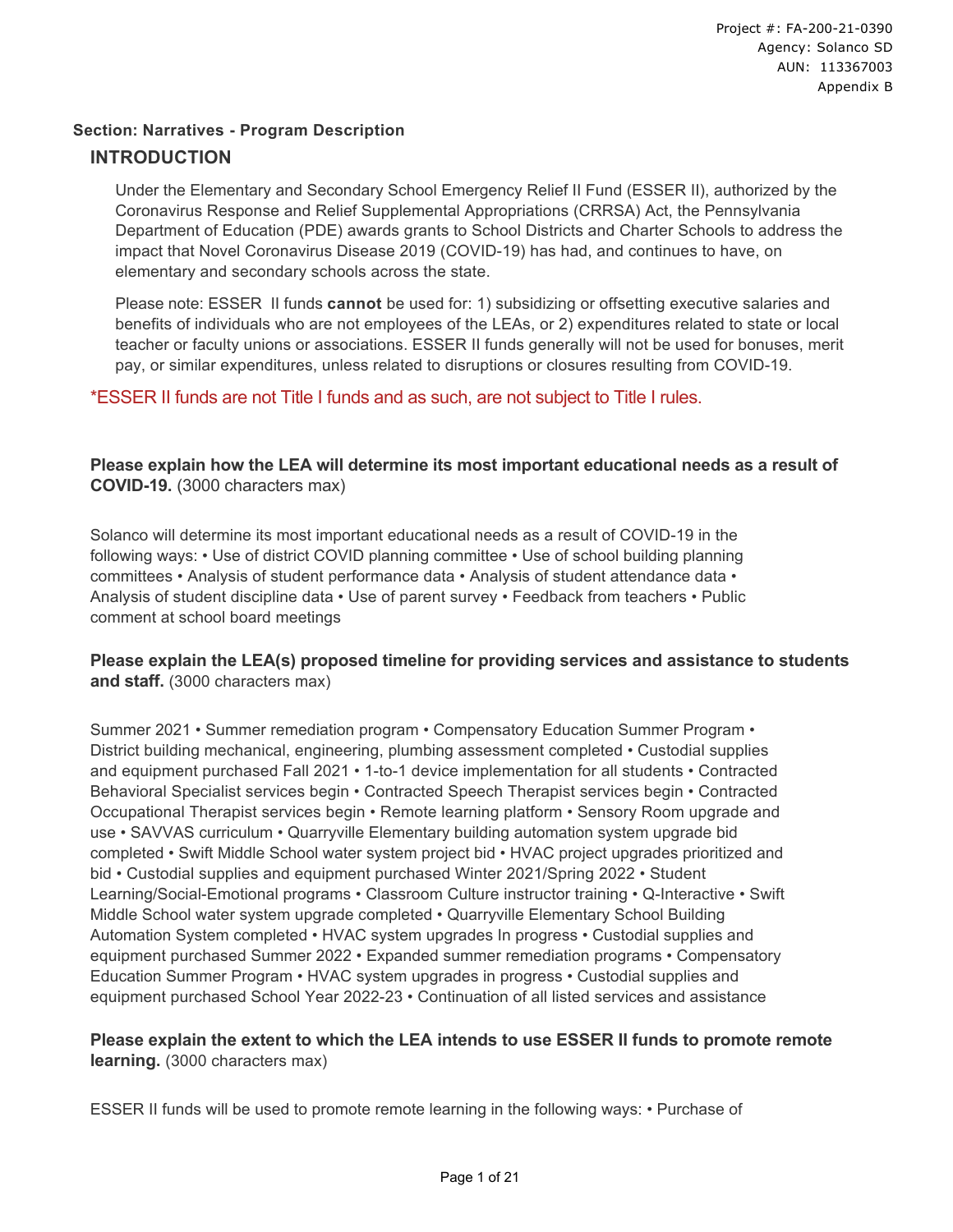student laptops • Purchase of laptop protective cases • Installation high grade ethernet cable to improve remote learning streaming • Ear buds for remote learning audio • Installation of wireless access points to improve remote learning streams • Purchase on remote learning online platform (SeeSaw) • Purchase of web filtering software

### **Please describe how the LEA intends to assess and address student learning gaps resulting from the disruption in educational services.** (3000 characters max)

Solanco intends to assess student learning gaps resulting from the disruption in educational services in the following ways: • Use of curriculum-based assessments to measure student progress/learning gaps • Use of standardized assessment measures (including DIBELS, AIMSWEB, CDT diagnostics, PSSA) Solanco intends to address student learning gaps resulting from the disruption in educational services in the following ways: • Summer learning loss program for middle school-aged learners • Use of defined tiered intervention strategies consequent of assessment data (MTSS structures) • Tutoring/remediation programs • Grouping of students for targeted interventions • Access to online course modules

## **Please describe the LEA(s) proposed procedures for evaluating local COVID-19 impacts in relation to education programming and delivery.** (3000 characters max)

Areas of emphasis should include:

- Documenting learning loss associated with extended school closure;
- Outlining the development of local continuity of education plans over the course of emergency response efforts; and
- Detailing supports for vulnerable student populations and families.

Learning loss has been documented in the following ways: • Standardized test scores (PSSA, DIBELS, AIMSWEB, and AP scores) • Curriculum-based assessment data • Comparable attendance rates • Comparable classroom grade performance • Progress monitoring data Development of Continuity of Education Plans: Solanco's Continuity of Education Plans were developed in a widely-collaborative and comprehensive process. Our initial plan was the product of 22 focused task forces charged with developing the plan. These task forces included wideranging stakeholders, from parents to community members to medical experts to legislators and teachers/support staff. This plan was designed to be adaptable and flexible as local situations changed (in addition to changing state and federal regulations/guidelines). The plan changed as context changed, but Solanco was able to provide 5 days of in-person instruction for all students for 20-21 (as well as provide remote learning options for all students in addition to required remote learning during individual of building quarantine/closure). A similar process was followed for revision of the plan for the upcoming 21-22 school year. Supports for vulnerable student populations and families: Solanco employed multiple supports for vulnerable student populations and families in the following ways: • Created a "Food Scarcity Task Force" • Solicited community support for food programs • Provide breakfast and lunch programs throughout the entire pandemic, whether school was open or not • Employment of a School Social Worker • Collaborated with the Solanco Family Life Network • Creation of Parent Engagement Groups at each school

## **Please describe the LEA core set of strategies that will be used to guide local investment of ESSER II funding, associated with short-range (***i.e.***, remainder of the 2020-21 school year) and**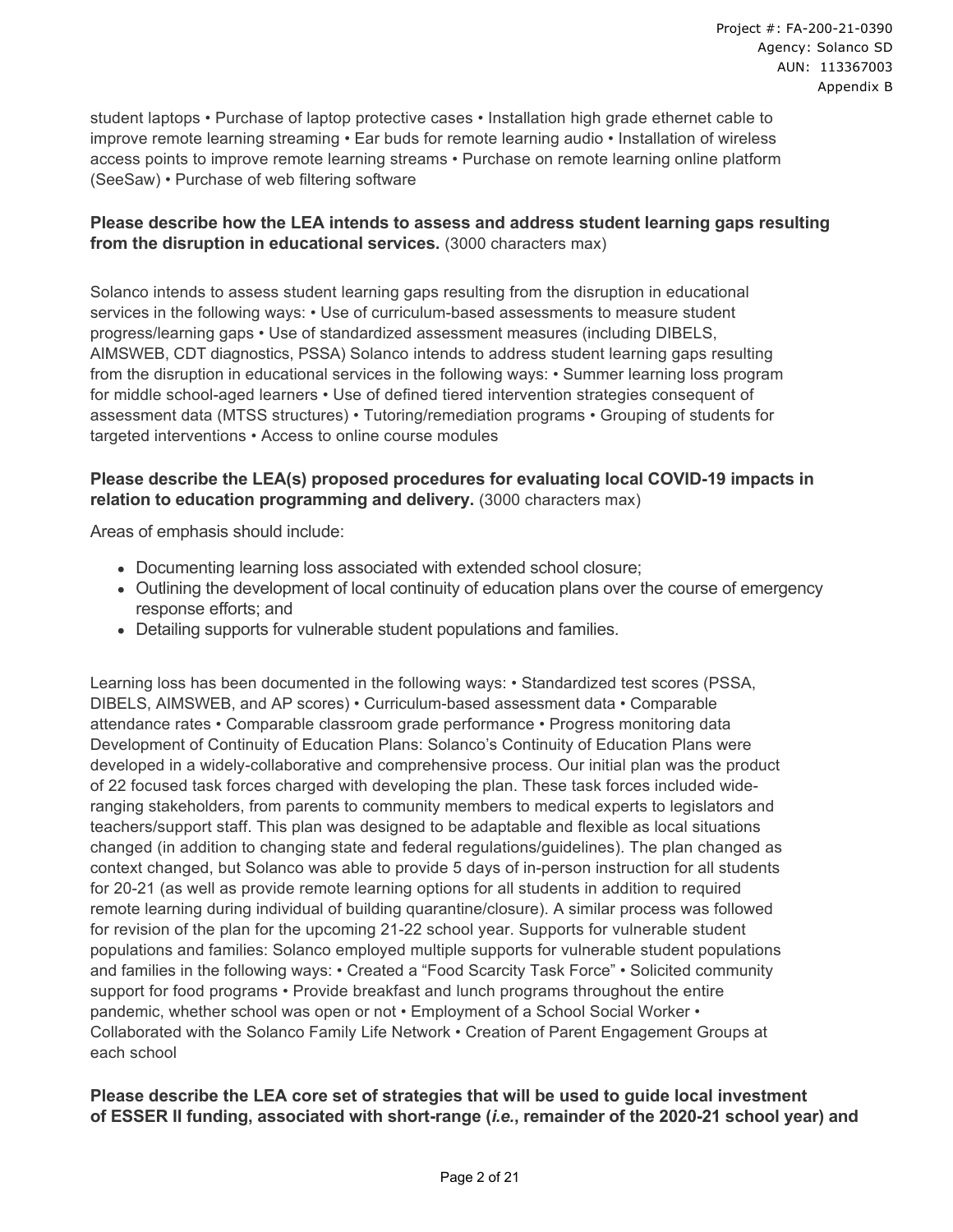### **long-range (2021-22 and 2022-2023 school years) timelines.** (3000 characters max)

These strategies may entail the establishment, scale-up, refinement, or evaluation of remote learning, as well as strategies for school-based teaching and learning responsive to conditions related to the pandemic. LEAs will be asked to outline how limited, ESSER II funding may support these initiatives and how these funds might interact with other federal funding, including enhanced Title IV flexibility, to ensure strategic and sustainable use of funds.

Solanco's core set of strategies used to guide ESSER II funding: • Prioritize in-person instruction • Provide parents with choice options regarding instructional modality • Provide access to needed mental health supports • Maintain student and staff safety In the short-term, the district quickly implemented a 1-to-1 device initiative and offered 2 remote learning options (synchronous and asynchronous). Additionally, the district offered greatly expanded food programs. In-person instructional time was maximized 20-21 consequent of these efforts. In the long-term, the district will continue to operate as a 1-to-1 district. Further, the district will continue to offer asynchronous options to in-person learning (with the possibility of moving to synchronous in the event of COVID surges and quarantines/isolations). Remote learning will be both evaluated and enhanced throughout the next two school year with enduring implementation as a goal. ESSER II funding supports these initiatives, with the operating principal that Solanco will be able to continue most/all programs initiated herein because these funds provided for "launch" expenses.

### **Please describe specific plans, measures, and longer-term evaluative strategies concerning student learning gaps - as well as opportunity to learn factors - stemming from COVID-19.** (3000 characters max)

Identifying student learning gaps will require long-term analysis as well as implementation of long-term programs to address well. The district will employ data analyses of multiple student performance measures such as curriculum-based assessments, standardized assessments, and other measures (such as discipline and attendance data). Longitudinal data, then, will continue to provide information as to the location and extent of student learning gaps. Consequent of this, programs will continually be targeted and refined based on these analyses. The district employs the MTSS framework for instruction, so the district is well-equipped to continue to added tiered intervention strategies based on this data. Attendance and discipline data will inform opportunityto-learn decisions. This became readily apparent when we looked at student performance in parent-selected remote learning options during the 20-21 school year. Solanco's data analysis proficiency is well-poised in this regard. Solanco will continue to offer remediation programs, specialized classes, tutoring, and summer programs long-term as well as supports delineated herein.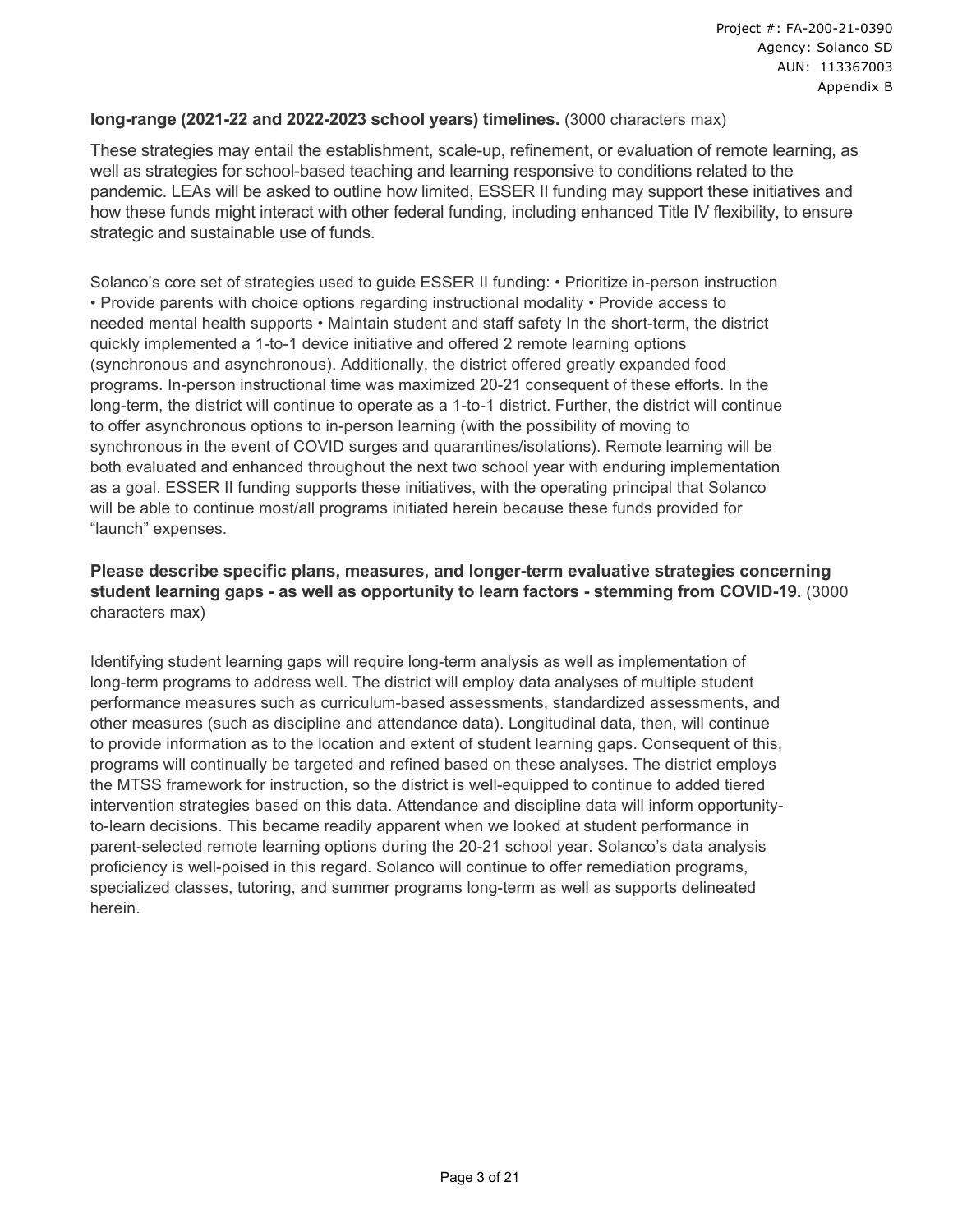## **Section: Narratives - Allowable Usage of Funds ALLOWABLE USAGE OF FUNDS**

## **Check the box before each intended acceptable use classification your LEA is applying to use ESSER II funds to support.**

For additional information on cleaning and sanitizing your LEA, please visit the following resources:

[CDC - Disinfectant Decision Tool website](https://www.cdc.gov/coronavirus/2019-ncov/community/pdf/ReOpening_America_Cleaning_Disinfection_Decision_Tool.pdf)

[CDC - Cleaning Guide website](https://www.cdc.gov/coronavirus/2019-ncov/community/disinfecting-building-facility.html)

**\***If your LEA is spending in an area authorized by the ESEA of 1965, please select option (1), then specify which sub-program(s) will be included by selecting from options "A - L".

 $\Box$  (1) Any activity authorized by the ESEA of 1965.

 $\blacksquare$  -(1a) Title I, Part A (Improving Basic Programs Operated by LEAs; Section 1003 school **improvement)** 

 **-(1b) Title I, Part C (Education of Migratory Children)**

 $\blacksquare$  -(1c) Title I, Part D (Prevention and Intervention Programs for Children and Youth Who Are **Neglected, Delinquent, or At Risk)**

 $\Box$  -(1d) Title II, Part A (Supporting Effective Instruction)

 **-(1e) Title III, Part A (English Language Acquisition, Language Enhancement, and Academic Achievement)**

- **-(1f) Title IV, Part A (Student Support and Academic Enrichment Grants)**
- **-(1g) Title IV, Part B (21st Century Community Learning Centers)**
- **-(1h) Title V, Part B (Rural and Low-Income School Program)**
- **-(1i) Subtitle B of title VII of the McKinney Vento Homeless Assistance Act**
- **-(1j) The Individuals with Disabilities Education Act (''IDEA'')**
- $\blacksquare$  -(1k) The Adult Education and Family Literacy Act
- $\blacksquare$  -(1) The Carl D. Perkins Career and Technical Education Act of 2006 ("the Perkins Act")

 **(2) Coordination of preparedness and response efforts of local educational agencies with State, local, Tribal, and territorial public health departments, and other relevant agencies, to improve coordinated responses among such entities to prevent, prepare for, and respond to COVID-19.**

 **(3) Providing principals and others school leaders with the resources necessary to address the needs of their individual schools. See help text for example.**

 **(4) Activities to address the unique needs of low-income children or students, children with disabilities, English learners, racial and ethnic minorities, students experiencing homelessness, and foster care youth, including how outreach and service delivery will meet the needs of each population.**

 **(5) Developing and implementing procedures and systems to improve the preparedness and response efforts of local educational agencies. See help text for example.**

 **(6) Training and professional development for staff of the local educational agency on**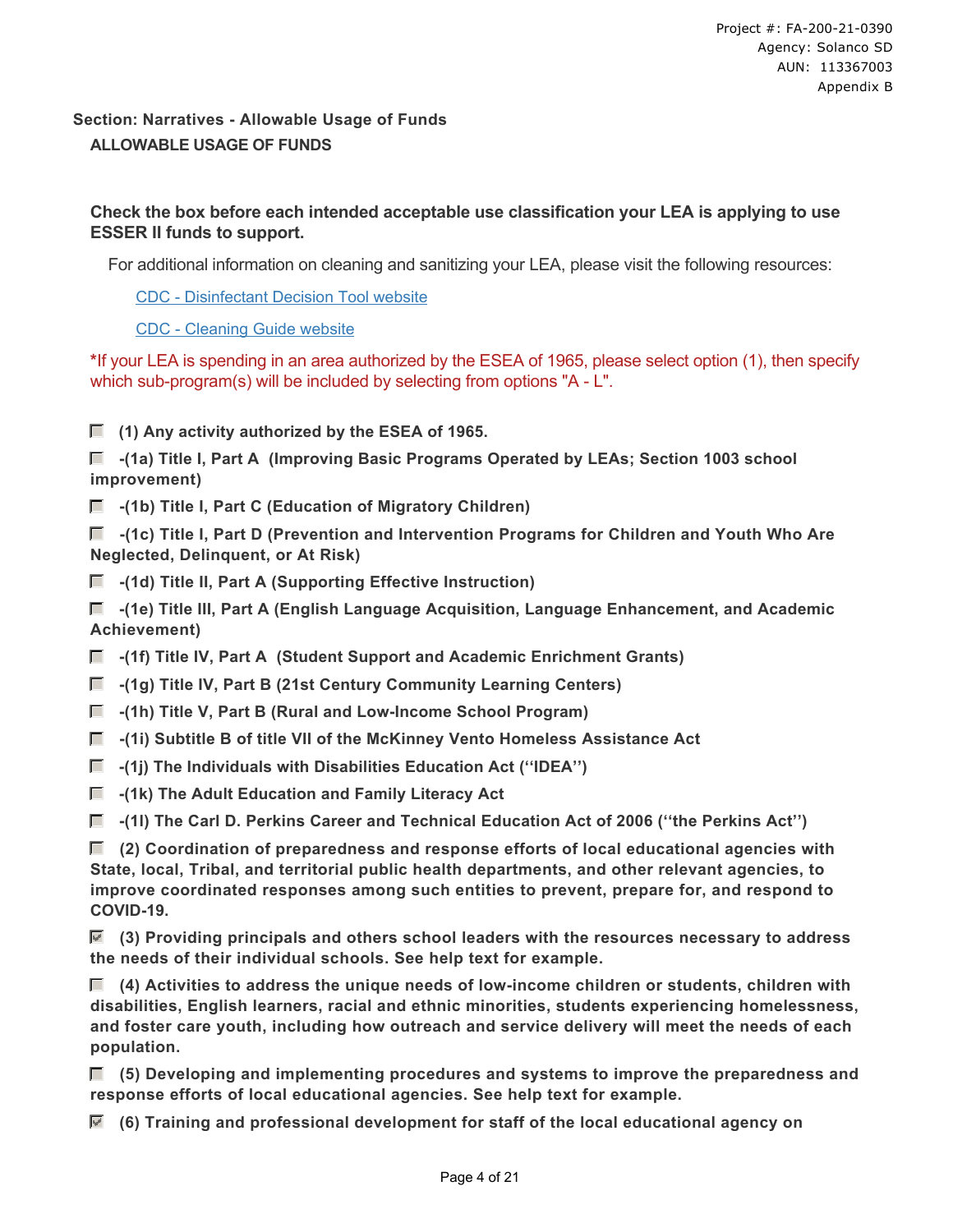**sanitation and minimizing the spread of infectious diseases. (For helpful tips on cleaning and sanitizing your LEA, please visit CDC's website, links are provided in the question text above.) \*\*Purchases of Personal Protective Equipment (PPE) are allowable, if not already purchased using ESSER.\*\***

 **(7) Purchasing supplies to sanitize and clean the facilities of a local educational agency, including buildings operated by such agency.**

 **(8) Planning for and coordinating during long-term closures, including how to provide meals to eligible students, how to provide technology for online learning to all students, how to provide guidance for carrying out requirements under the IDEA and ensuring other educational services can continue to be provided consistent with all Federal, State, and local requirements.**

 **(9) Purchasing educational technology (including hardware, software, and connectivity) for students who are served by the local educational agency that aids in regular and substantive educational interaction between students and their classroom instructors, including low-income students and students with disabilities, which may include assistive technology or adaptive equipment.**

 **(10) Providing mental health services and supports.**

 **(11) Planning and implementing activities related to summer learning and supplemental afterschool programs, including providing classroom instruction or online learning during the summer months and addressing the needs of low-income students, students with disabilities, English learners, migrant students, students experiencing homelessness, and children in foster care.**

 **(12) Addressing learning loss among students, including low-income students, children with disabilities, English learners, racial and ethnic minorities, students experiencing homelessness, and children and youth in foster care.**

 **-(12a) Administering and using high-quality assessments that are valid and reliable, to accurately assess students' academic progress and assist educators in meeting students' academic needs, including through differentiating instruction.**

 **-(12b) Implementing evidence-based activities to meet the comprehensive needs of students.**

 $\blacksquare$  -(12c) Providing information and assistance to parents and families on how they can **effectively support students, including in a distance learning environment.**

 **-(12d) Tracking student attendance and improving student engagement in distance education.**

 **(13) School facility repairs and improvements to enable operation of schools to reduce risk of virus transmission and exposure to environmental health hazards, and to support student health needs.**

 **(14) Inspection, testing, maintenance, repair, replacement, and upgrade projects to improve the indoor air quality in school facilities, including mechanical and non-mechanical heating, ventilation, and air conditioning systems, filtering, purification and other air cleaning, fans, control systems, and window and door repair and replacement.**

 **(15) Other activities that are necessary to maintain the operation of and continuity of services in local educational agencies and continuing to employ existing staff of the local educational agency.**

**Based on your selections above, please complete the table by identifying categories of usage,**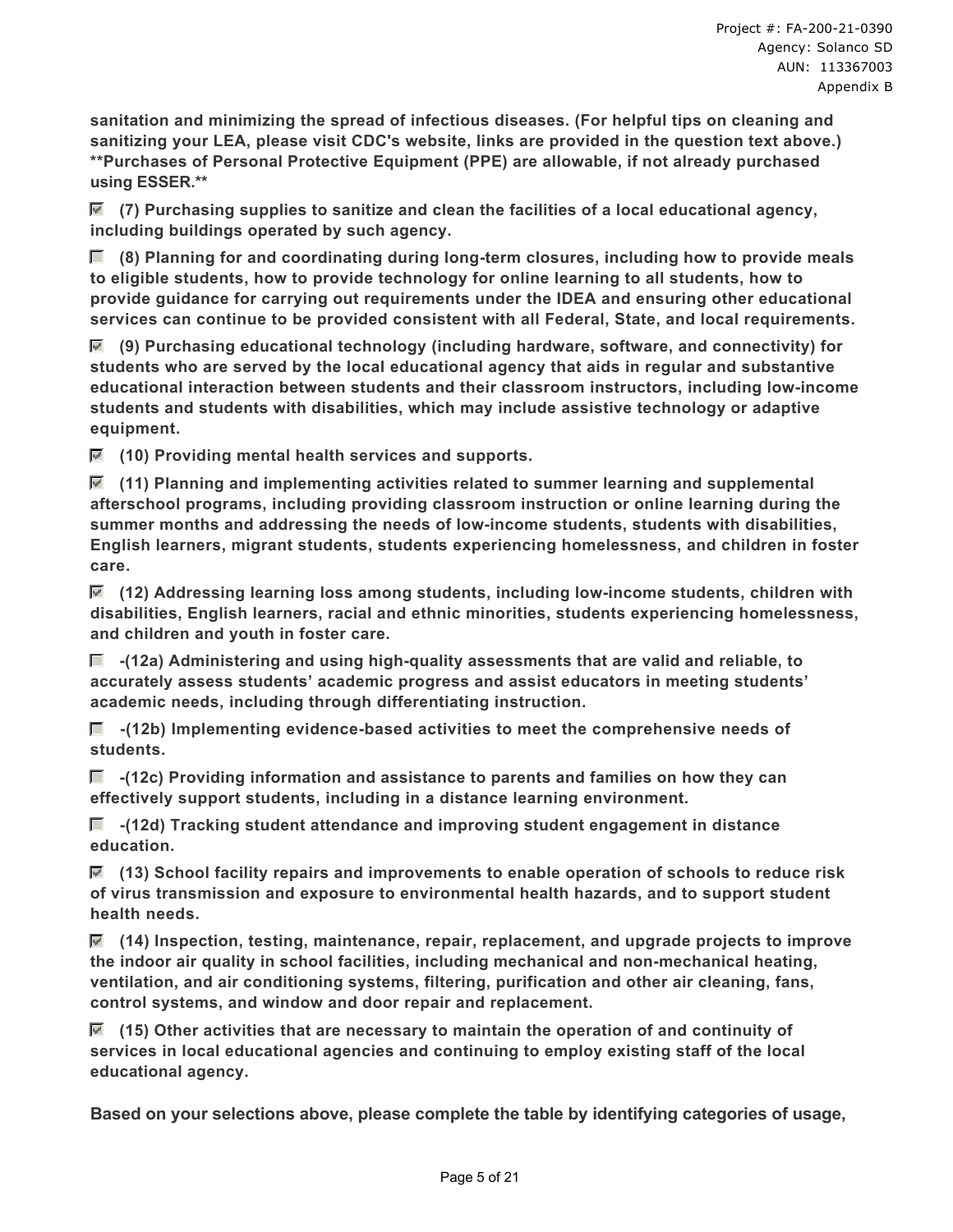## **and providing a description of how your LEA will utilize the funds. The description has a maximum of 1000 characters.**

**\***For consortium applications, please include a line for each applicable LEA/Usage combination

| <b>LEA Name</b>                | <b>Allowable Usage of Funds</b>                                             | <b>Description (1000 max</b><br>characters)                                                                                                                                                                                                                                                                                                         |
|--------------------------------|-----------------------------------------------------------------------------|-----------------------------------------------------------------------------------------------------------------------------------------------------------------------------------------------------------------------------------------------------------------------------------------------------------------------------------------------------|
| Solanco School District        | (15) Other activities that are<br>necessary                                 | Payroll and benefits for<br>custodial staff (approximately 18<br>fulltime and 17 parttime<br>custodians). Average fulltime<br>custodian salary is \$35,882 with<br>benefits at 50% of payroll.<br>Average parttime custodian<br>salary is \$18,500 with benefits<br>at 25% of payroll.                                                              |
| Solanco School District        | (15) Other activities that are<br>necessary                                 | Payroll and benefits for 7<br>technology staff (\$340,000<br>payroll + 50% benefits)                                                                                                                                                                                                                                                                |
| <b>Solanco School District</b> | (3) Providing principals and<br>others school leaders with the<br>resources | Contracted traffic control<br>services (3.5 personnel @ \$80<br>per day x 180 days) to control<br>student drop-off and pick-up.<br>Reduced number of students<br>using school district<br>transportation has increased<br>parent/guardian traffic before<br>and after school. Traffic<br>monitors enhance safety of<br>students, staff and parents. |
| Solanco School District        | (7) Purchasing supplies to<br>sanitize and clean                            | Purchase disinfectant,<br>scrubbers, carpet extractors,<br>vaccums, blowers, fans,<br>sprayers, floor burnishers,<br>sanitizer, glov, HVAC filters, and<br>other custodial supplies to<br>promote cleanliness and<br>minimize the spread of disease.                                                                                                |
| <b>Solanco School District</b> | (9) Purchasing educational<br>technology                                    | Purchase laptops and cases for<br>students and staff, monitors for<br>staff, earbuds for students and<br>wireless access points to<br>expand and strenghthen                                                                                                                                                                                        |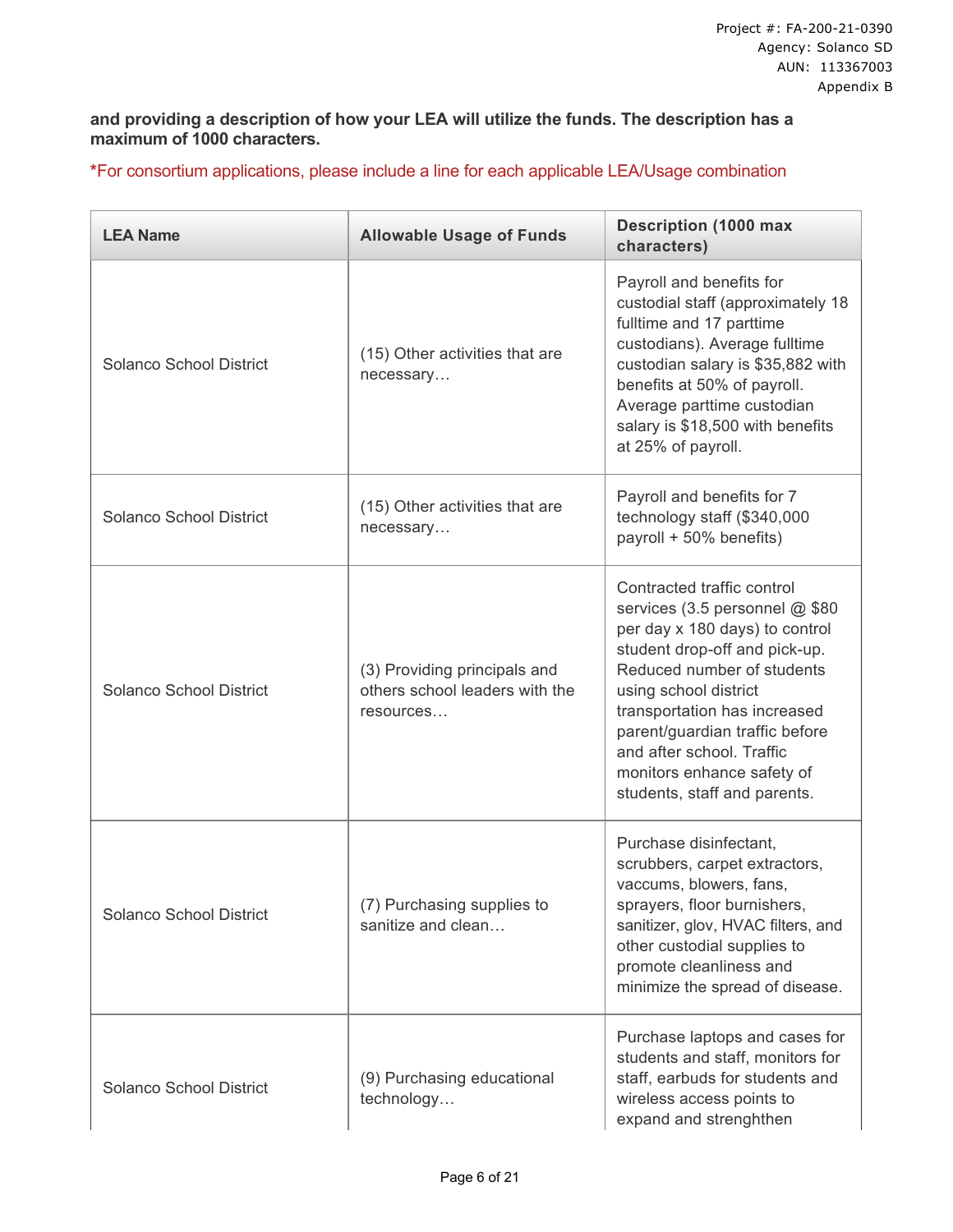| <b>LEA Name</b>                | <b>Allowable Usage of Funds</b>                                                | <b>Description (1000 max</b><br>characters)                                                                                                                               |
|--------------------------------|--------------------------------------------------------------------------------|---------------------------------------------------------------------------------------------------------------------------------------------------------------------------|
|                                |                                                                                | wireless access.                                                                                                                                                          |
| Solanco School District        | (10) Providing mental health<br>services and supports.                         | Contract behavioral specialist to<br>provide emotional and mental<br>support to students.                                                                                 |
| Solanco School District        | $-(1)$ ) The Individuals with<br><b>Disabilities Education Act</b><br>("IDEA") | Contract for additional speech<br>therapist (0.3 FTE) and<br>occupational therapist (1 FTE)<br>in response to additional<br>services required as a result of<br>pandemic. |
| Solanco School District        | (6) Training and professional<br>development                                   | Provide sanitation/disinfecting<br>training and purchase PPE<br>supplies for staff including<br>masks, shields and gloves.                                                |
| Solanco School District        | (13) School facility repairs and<br>improvements                               | Upgrade Swift Middle/Clermont<br><b>Elementary Schools water</b><br>system to enhance health safety<br>of students/staff.                                                 |
| Solanco School District        | (13) School facility repairs and<br>improvements                               | <b>Replace Building Automation</b><br>system at Quarryville<br>Elementary School to ensure<br>reliability and enhance<br>functionality of system.                         |
| <b>Solanco School District</b> | (14) Projects to improve the<br>indoor air quality in school<br>facilities     | Assess, upgrade, replace and<br>repair existing HVAC systems to<br>enhance functionality, efficiency<br>and improve air quality in all<br>school buildings.               |
| Solanco School District        | (9) Purchasing educational<br>technology                                       | Purchase technology filtering<br>software to protect district and<br>student internet access.                                                                             |
| Solanco School District        | (9) Purchasing educational<br>technology                                       | Purchase license for online<br>Seesaw platform and other<br>instructional software.                                                                                       |
|                                |                                                                                |                                                                                                                                                                           |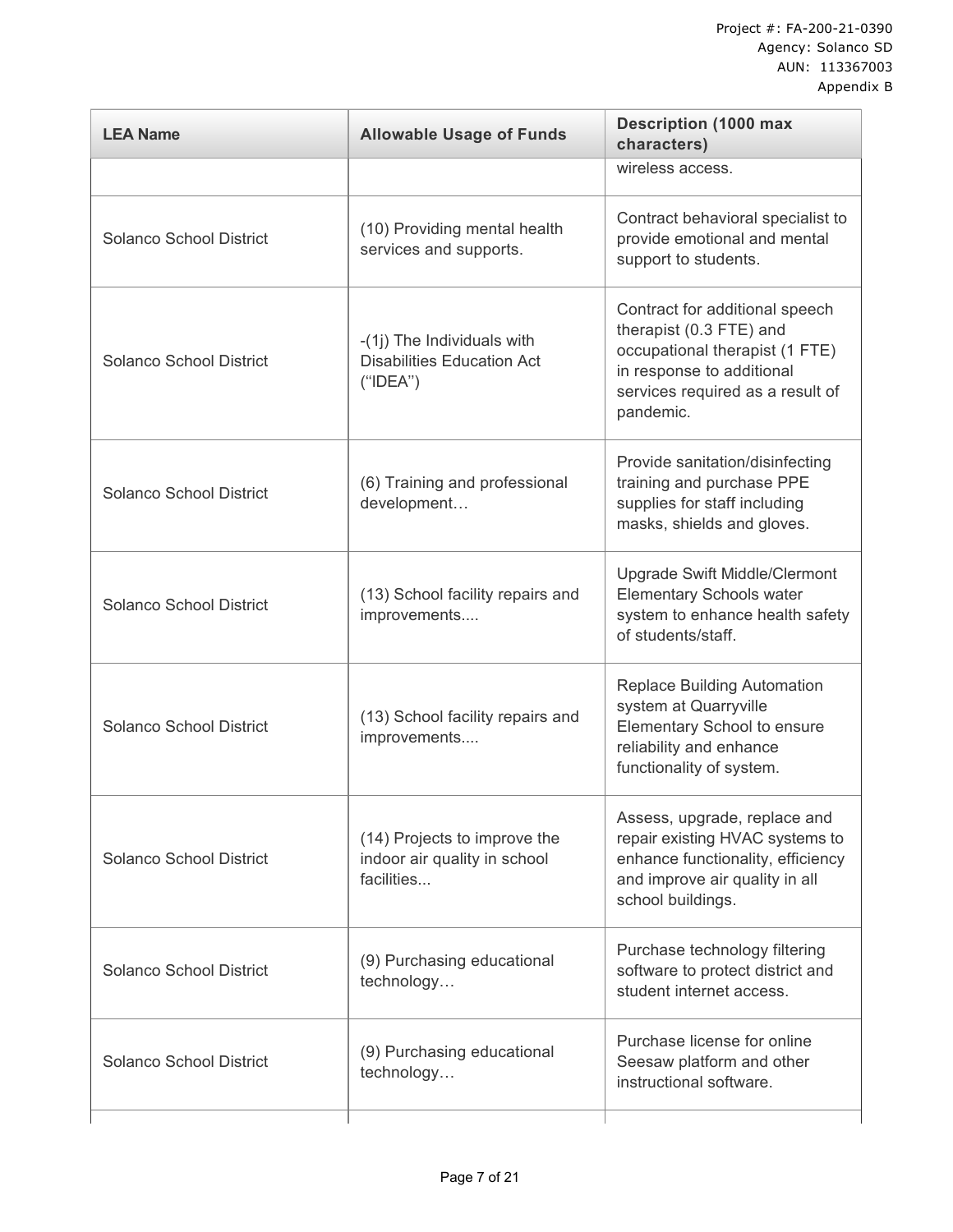| <b>LEA Name</b>                | <b>Allowable Usage of Funds</b>                                             | <b>Description (1000 max</b><br>characters)                                                                                                                                            |
|--------------------------------|-----------------------------------------------------------------------------|----------------------------------------------------------------------------------------------------------------------------------------------------------------------------------------|
| Solanco School District        | -(1j) The Individuals with<br><b>Disabilities Education Act</b><br>("IDEA") | Purchase SAVVAS Middle<br><b>School Reading Intervention</b><br>curriculum to address student<br>learning loss.                                                                        |
| Solanco School District        | (10) Providing mental health<br>services and supports.                      | Provide and purchase<br>nonviolent intervention certified<br>instruction training and<br>classroom culture training                                                                    |
| <b>Solanco School District</b> | -(1j) The Individuals with<br><b>Disabilities Education Act</b><br>("IDEA") | Purchase psychological test<br>materials                                                                                                                                               |
| Solanco School District        | (11) Planning and implementing<br>activities related to summer<br>learning  | Payroll, benefits and supplies<br>for afterschool tutoring and<br>summer school program.                                                                                               |
| Solanco School District        | (12) Addressing learning loss<br>among students                             | Provide additional instructional<br>supports to address student<br>learnings loss such as online<br>tutoring programs, contracted or<br>employed tutors, translation<br>services, etc. |
| Solanco School District        | (10) Providing mental health<br>services and supports.                      | Purchase materials to calm<br>students and for sensory rooms<br>that address student behavioral<br>concerns.                                                                           |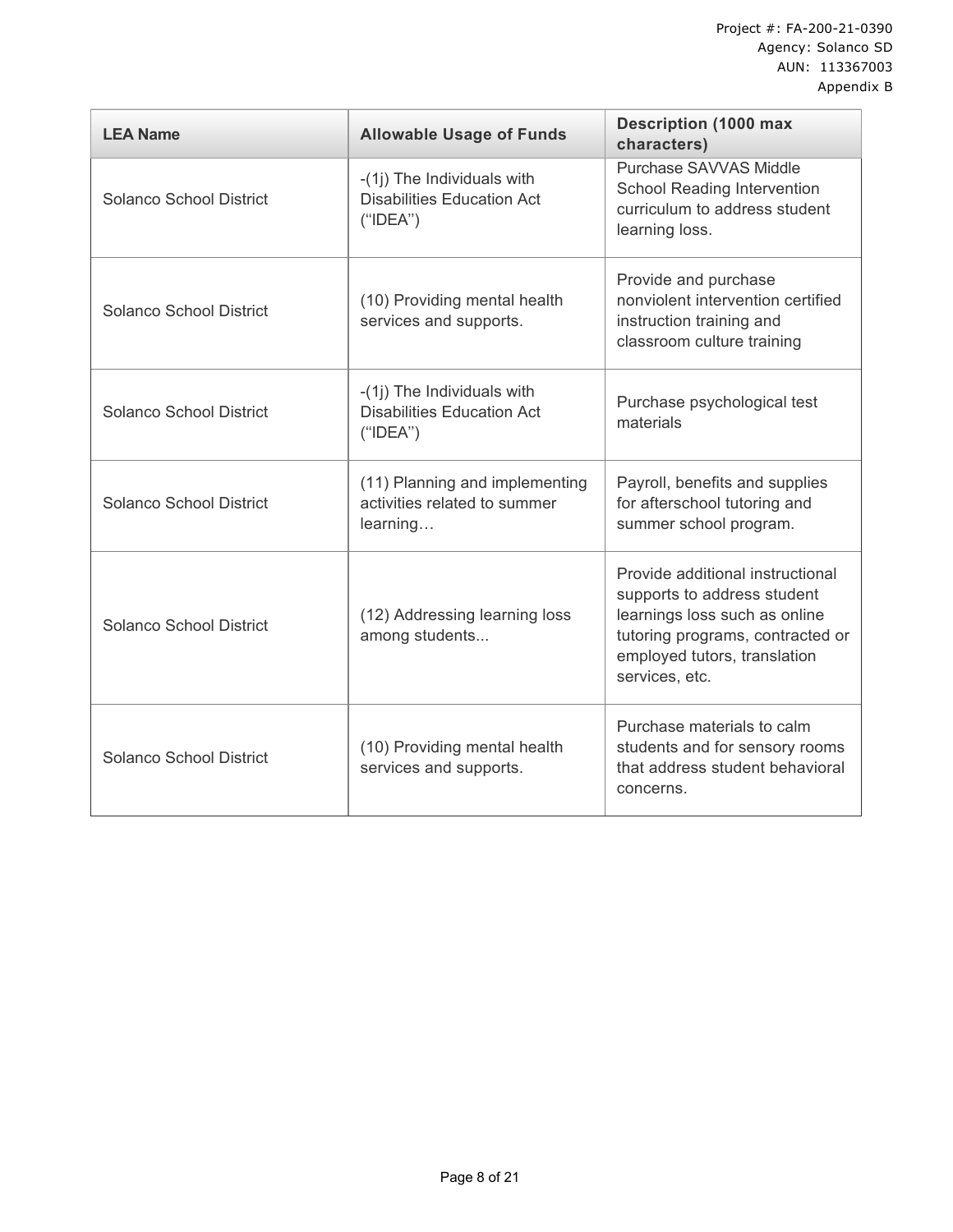## **Section: Narratives - ESSER II Fund Assurances ESSER II FUND ASSURANCES**

LEAs that receive more than \$150,000 in CRRSA Act funds will complete quarterly FFATA reports, including the following data: (LEAs receiving less than \$150,000 please select 'NO')

- The total amount of funds received, the amount spent or obligated for each project or activity,
- A detailed list of all projects or activities supported with CRRSA Act funds including:
	- Name
	- Description
	- Estimated number of jobs created or retained (where applicable)
- Detailed information on subcontracts and subgrantees, including FFATA data elements, as prescribed by OMB.

#### Yes

LEA will, to the greatest extent practicable, continue to compensate its employees and contractors during the period of any disruptions or closures related to COVID-19 in compliance with section 315 of Division M of the CRRSA Act. In addition, each entity that accepts funds will continue to pay employees and contractors to the greatest extent practicable based on the unique financial circumstances of the entity. CRRSA Act funds generally will not be used for bonuses, merit pay, or similar expenditures, unless related to disruptions or closures resulting from COVID-19.

#### Yes

The LEA will cooperate with any examination of records with respect to such funds by making records available for inspection, production, and examination, and authorized individuals available for interview and examination, upon the request of (i) the Department and/or its Inspector General; or (ii) any other federal agency, commission, or department in the lawful exercise of its jurisdiction and authority.

Records pertaining to the ESSER II Funds, including financial records related to use of grant funds, will be retained separately from those records related to the LEA's use of ESSER Funds.

#### Yes

LEA maintains inventory records, purchase orders and receipts for equipment (over \$5,000) purchased, Computing Devices, Special Purpose Equipment (\$300 - \$4,999), and will conduct a physical inventory every two years. Please note: Inventory of equipment purchased with federal funds must be broken out by funding source.

### Yes

The LEA will comply with all reporting requirements, including those in Section 15011 of the CARES Act and section 313(f) of the Division M of the CRRSA Act and submit required quarterly reports to the SEA at such time and in such manner and containing such information as the SEA may subsequently require.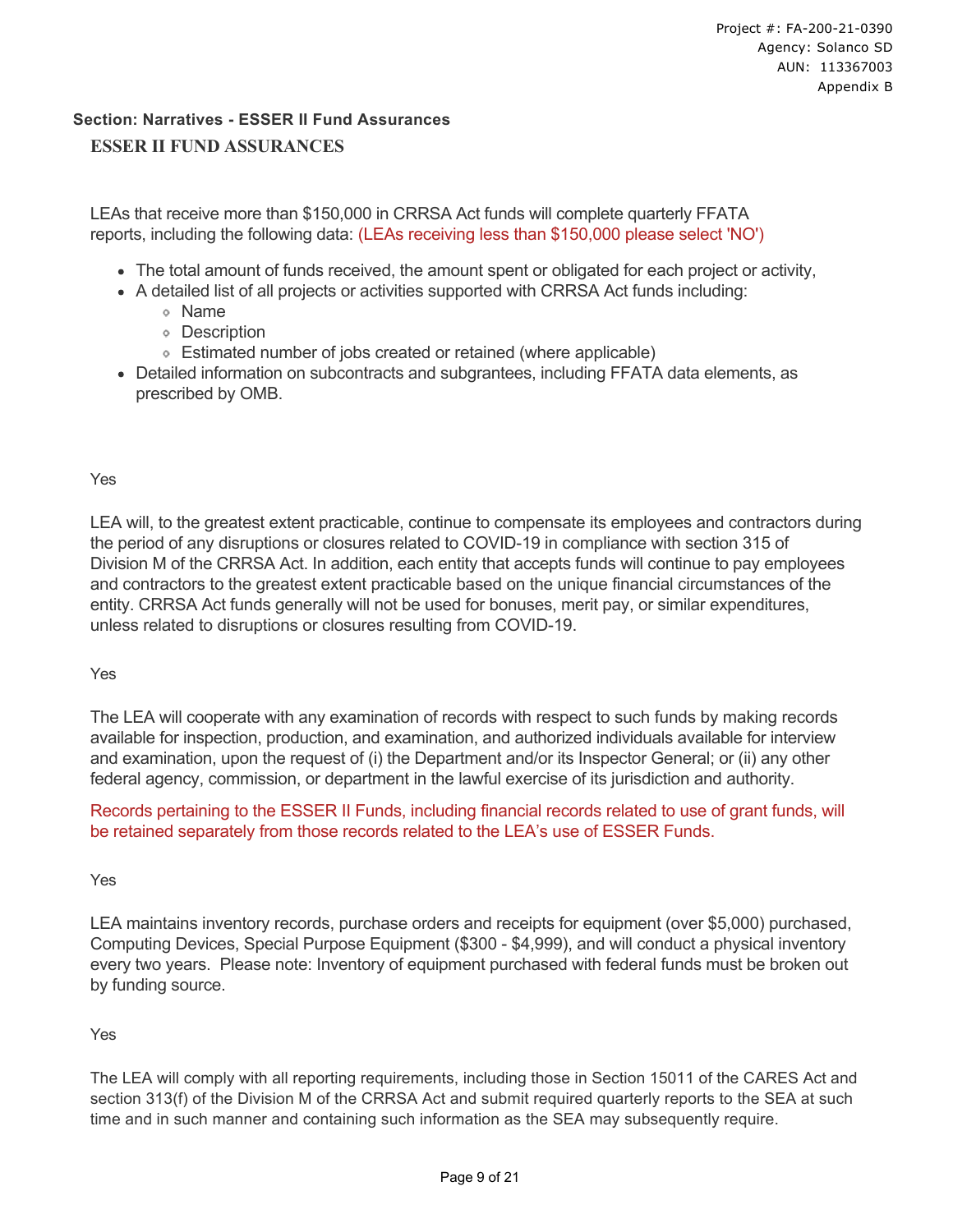The report must provide a detailed accounting of the use of funds, including how the LEA is using funds to measure and address learning loss among students disproportionately affected by coronavirusand school closures, including low-income students, children with disabilities, English learners, racial and ethnic minorities, students experiencing homelessness, and children and youth in foster care. The SEA may require additional reporting in the future. (See also 2 CFR 200.328-200.329).

#### Yes

Any LEA receiving funding under this program will have on file with the SEA a set of assurances that meets the requirements of section 442 of the General Education Provisions Act (GEPA) (20 U.S.C. 1232e).

#### Yes

To the extent applicable, an LEA will include in its local application a description of how the LEA will comply with the requirements of section 427 of GEPA (20 U.S.C. 1228a). The description must include information on the steps the LEA proposes to take to permit students, teachers, and other program beneficiaries to overcome barriers (including barriers based on gender, race, color, national origin, disability, and age) that impede equal access to, or participation in, the program.

Yes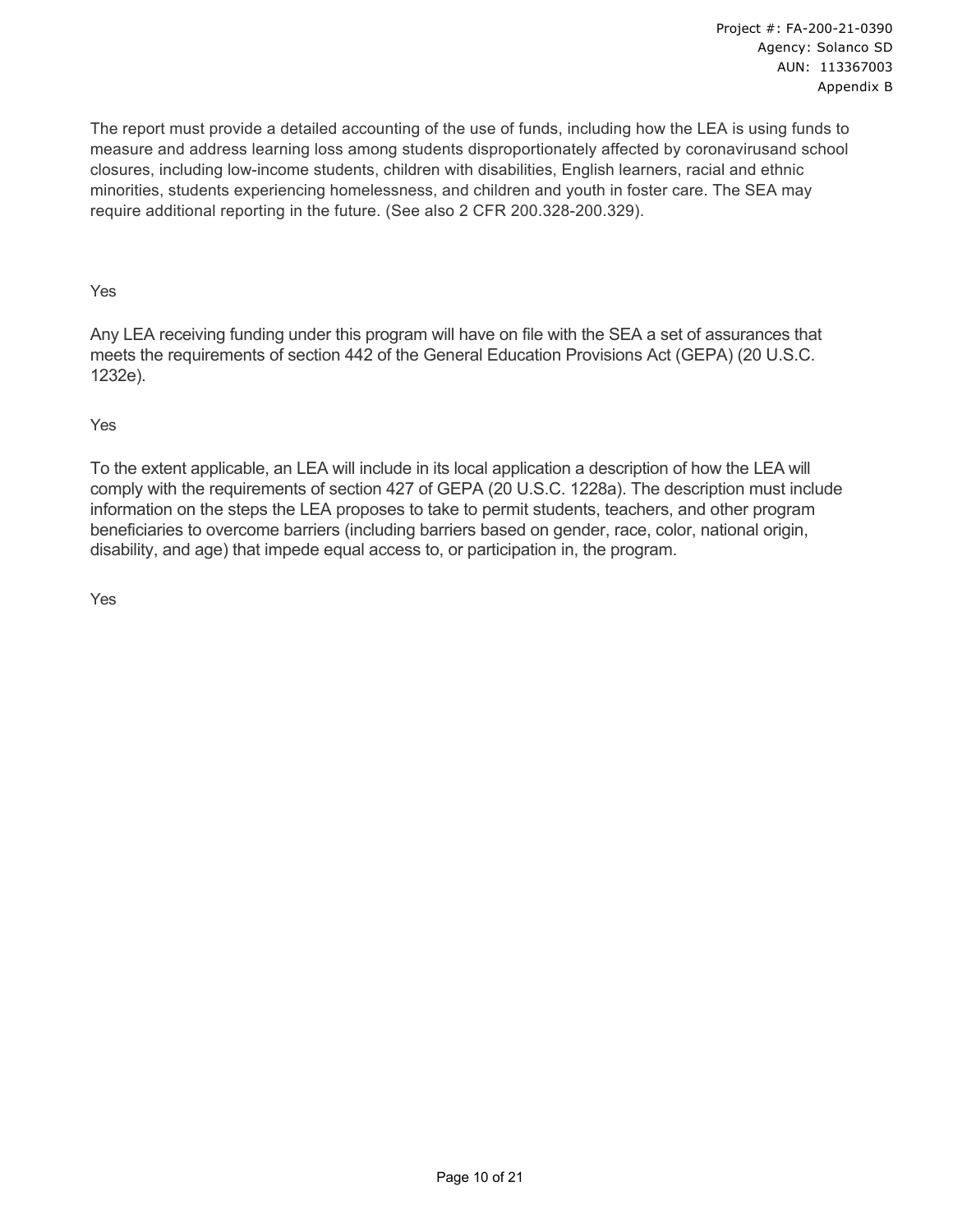## **Section: Narratives - ESSER II Reporting USES OF FUNDS**

LEAs may be required to track the following expenses if they were selected in the Usage of Funds section.

- Purchasing educational technology (including hardware, software, and connectivity), which may include assistive technology or adaptive equipment
- Activities focused specifically to addressing the unique needs of low‐income students, children with disabilities, English learners, racial and ethnic minorities, students experiencing homelessness, and foster care youth
- Providing mental health supports and services
- Sanitization and minimizing the spread of infectious diseases, including cleaning supplies and staff training to address sanitization and minimizing the spread of infectious diseases
- Summer learning and supplemental afterschool programs
- Other (uses of funds not included above)

I understand that I may have to report on the requirements listed above.

Yes

### **HOME INTERNET ACCESS**

LEAs may be required to report on the types of services provided if funds were spent on home internet access (purchasing educational technology which includes connectivity) for students. Types of services may include any or all of the following:

- Mobile hotspots with paid data plans
- Internet connected devices with paid data plans
- District pays for the cost of home Internet subscription for student
- District provides home Internet access through a district-managed wireless network

I understand that I may have to report on the requirements listed above.

Yes

#### **LEARNING DEVICES**

LEAs may be required to report on the number of students that received devices per grade span (elementary vs. secondary) and the proportion based on total enrollment if funds were spent on learning devices for students.

I understand that I may have to report on the requirements listed above.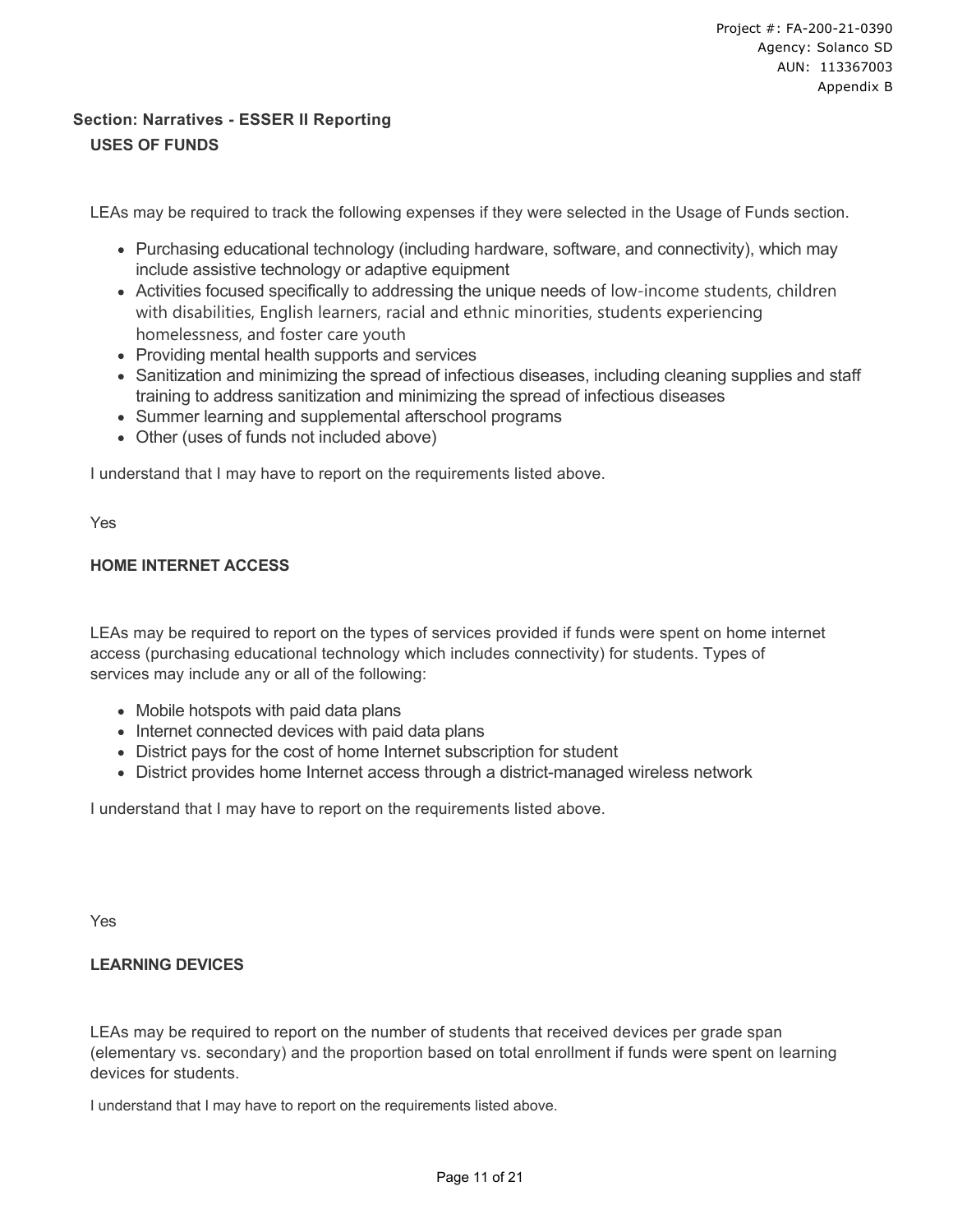Project #: FA-200-21-0390 Agency: Solanco SD AUN: 113367003 Appendix B

Yes

#### **STUDENT PARTICIPATION AND ENGAGEMENT**

LEAs may be required to report on all methods used to document student participation and engagement during remote learning if funds were used to develop, initiate and/or implement remote learning. Methods may include any or all of the following:

- Submission of assignments
- Participation in assessments
- Tracking student logins to online learning platforms
- Participation in individual coaching or check ins
- Participation in email, text or other electronic communication
- Participation in help lines or hot lines for help with remote learning
- Participation in synchronous online classes
- Other

I understand that I may have to report on the requirements listed above.

Yes

#### **FULL TIME EQUIVALENT POSTIONS (FTE)**

LEAs may be required to report the number of full-time equivalent (FTE) positions employed in the LEA. *(The number of FTE positions includes all staff regardless of whether the position is funded by Federal, State, local, or other funds—and equals the sum of the number of full-time positions plus the fulltime equivalent of the number of part-time positions.)*

I understand that I may have to report on the requirements listed above.

Yes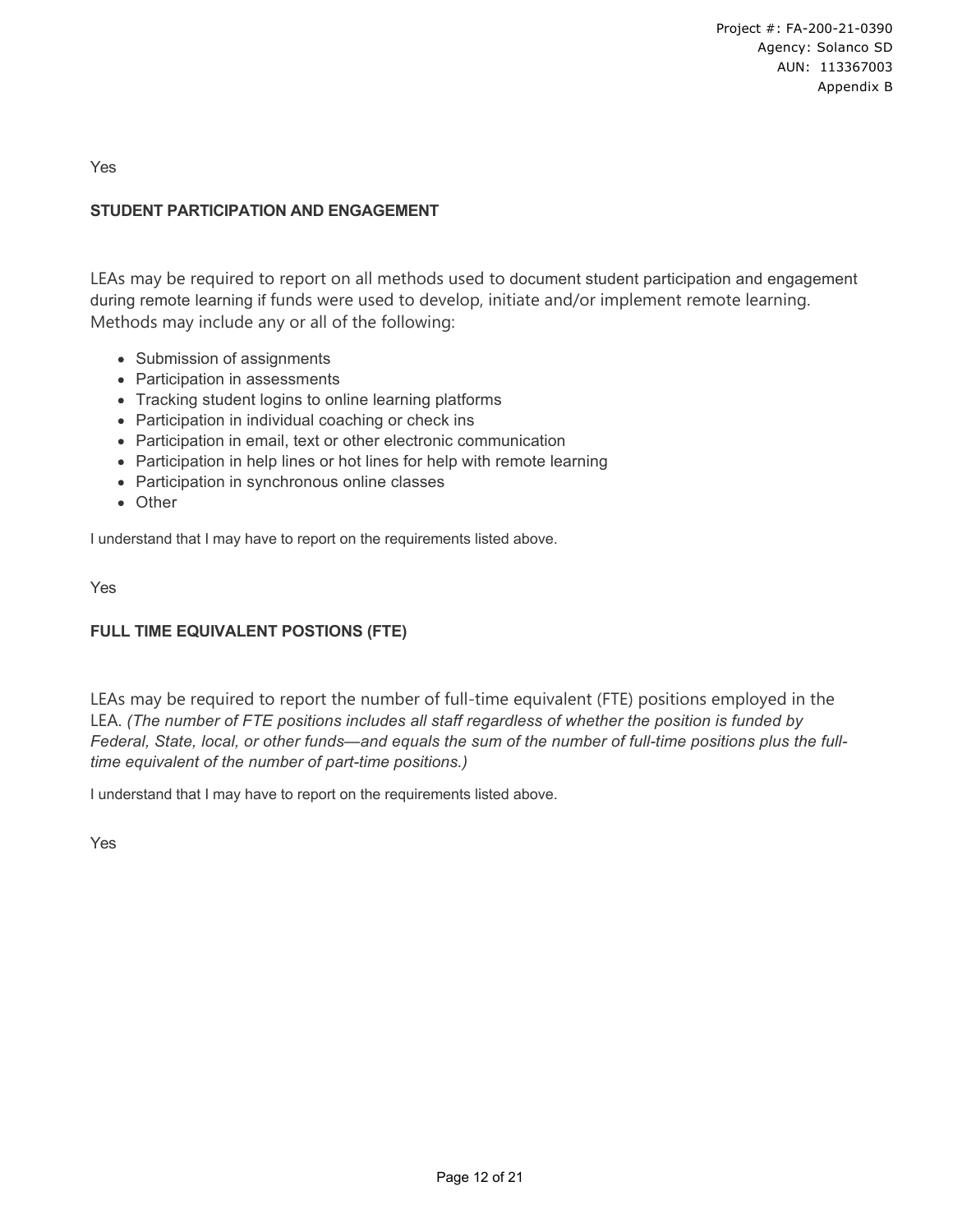## **Section: Budget - Instruction Expenditures BUDGET OVERVIEW**

## **Budget**

\$6,907,558.00 **Allocation** \$6,907,558.00

# **Budget Over(Under) Allocation** \$0.00

# **INSTRUCTION EXPENDITURES**

| <b>Function</b>                                                       | <b>Object</b>                  | <b>Amount</b> | <b>Description</b>                                                                           |  |
|-----------------------------------------------------------------------|--------------------------------|---------------|----------------------------------------------------------------------------------------------|--|
| 1000 - Instruction                                                    | \$36,000.00<br>600 - Supplies  |               | 10,000 ear buds @<br>\$3.00/unit and other<br>miscellaneous ancillary<br>technology supplies |  |
| 1000 - Instruction                                                    | \$144,800.00<br>700 - Property |               |                                                                                              |  |
| 1200 - SPECIAL<br><b>PROGRAMS-</b><br>ELEMENTARY/<br><b>SECONDARY</b> | 100 - Salaries                 | \$2,000.00    | Payroll for<br>compensatory<br>education                                                     |  |
| 1200 - SPECIAL<br><b>PROGRAMS-</b><br>ELEMENTARY/<br><b>SECONDARY</b> | 200 - Benefits                 | \$500.00      | Benefits related to<br>compensatory<br>education payroll                                     |  |
| 1200 - SPECIAL<br><b>PROGRAMS-</b><br>ELEMENTARY/<br><b>SECONDARY</b> | 600 - Supplies                 | \$19,602.00   | <b>SAVVAS online</b><br>curriculum software                                                  |  |
|                                                                       |                                | \$202,902.00  |                                                                                              |  |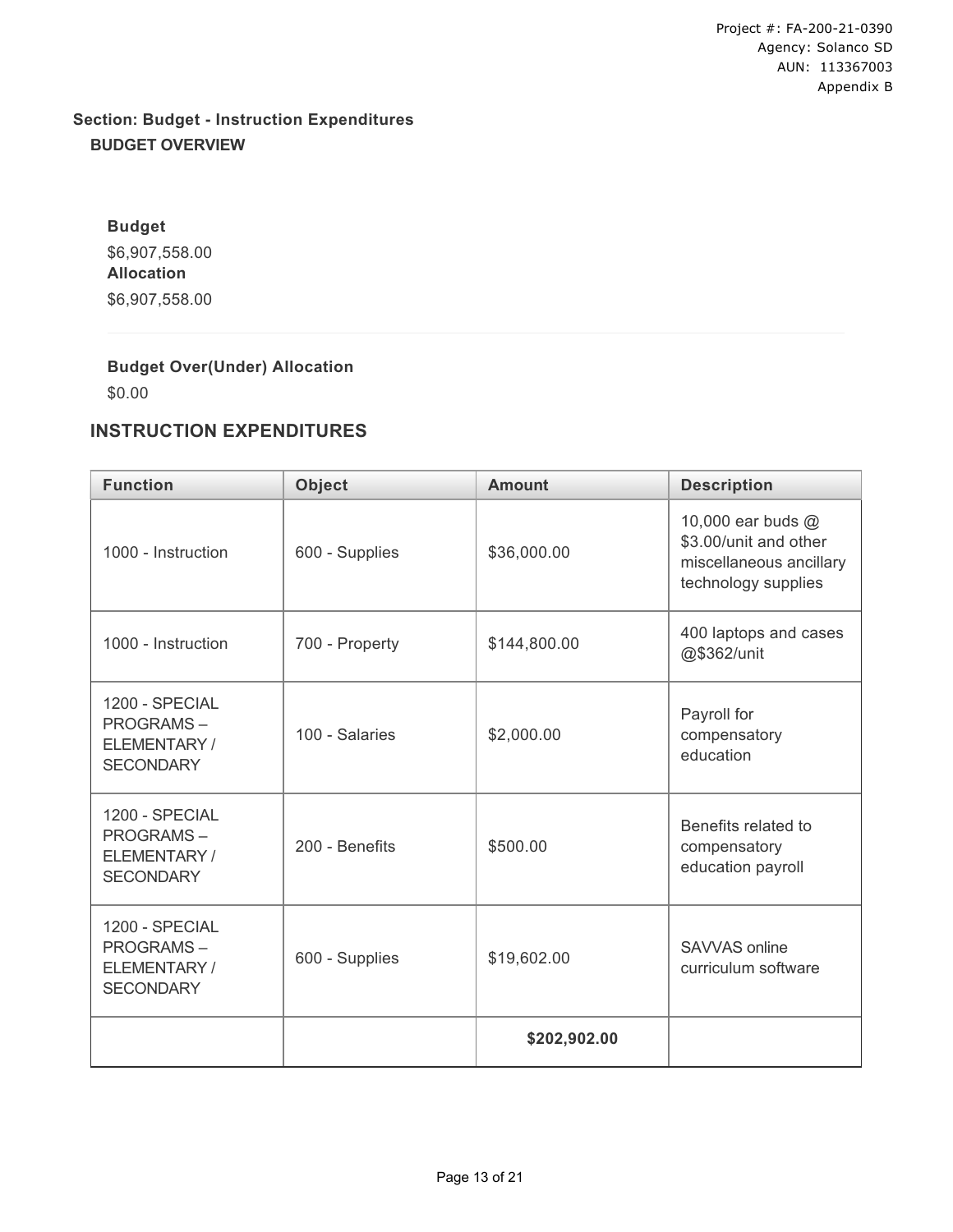## **Section: Budget - Support and Non-Instruction Expenditures BUDGET OVERVIEW**

**Budget** \$6,907,558.00 **Allocation** \$6,907,558.00

# **Budget Over(Under) Allocation**

\$0.00

## **SUPPORT AND NON-INSTRUCTIONAL EXPENDITURES**

| <b>Function</b>                                | <b>Object</b>                                                    | <b>Amount</b> | <b>Description</b>                                                                                |
|------------------------------------------------|------------------------------------------------------------------|---------------|---------------------------------------------------------------------------------------------------|
| 2100 - SUPPORT<br>SERVICES-<br><b>STUDENTS</b> | 300 - Purchased<br>Professional and<br><b>Technical Services</b> | \$131,712.00  | Contracted behavioral<br>specialist (\$84/hour x 7<br>hours/day x 4<br>days/week x 56 weeks)      |
| 2100 - SUPPORT<br>SERVICES-<br><b>STUDENTS</b> | 300 - Purchased<br>Professional and<br><b>Technical Services</b> | \$80,230.00   | Contracted<br>occupational therapy<br>services (\$136.45/hour<br>x 10.5 hours/week @<br>56 weeks) |
| 2100 - SUPPORT<br>SERVICES-<br><b>STUDENTS</b> | 300 - Purchased<br>Professional and<br><b>Technical Services</b> | \$77,896.00   | Contracted speech<br>therapist @ .3 FTE for<br>21-22 and 22-23<br>school years                    |
| 2100 - SUPPORT<br>SERVICES-<br><b>STUDENTS</b> | 600 - Supplies                                                   | \$74,842.00   | Calming materials and<br>supplies for sensory<br>rooms - behavioral<br>management tools           |
| 2100 - SUPPORT<br>SERVICES-<br><b>STUDENTS</b> | 600 - Supplies                                                   |               | Psychologist Q-<br>Interactive testing<br>materials for 21-22 and<br>22-23 school years           |
| 2200 - Staff Support<br><b>Services</b>        | 100 - Salaries                                                   | \$164,272.00  | Payroll for two<br>technology specialist<br>for 4,160 hours @                                     |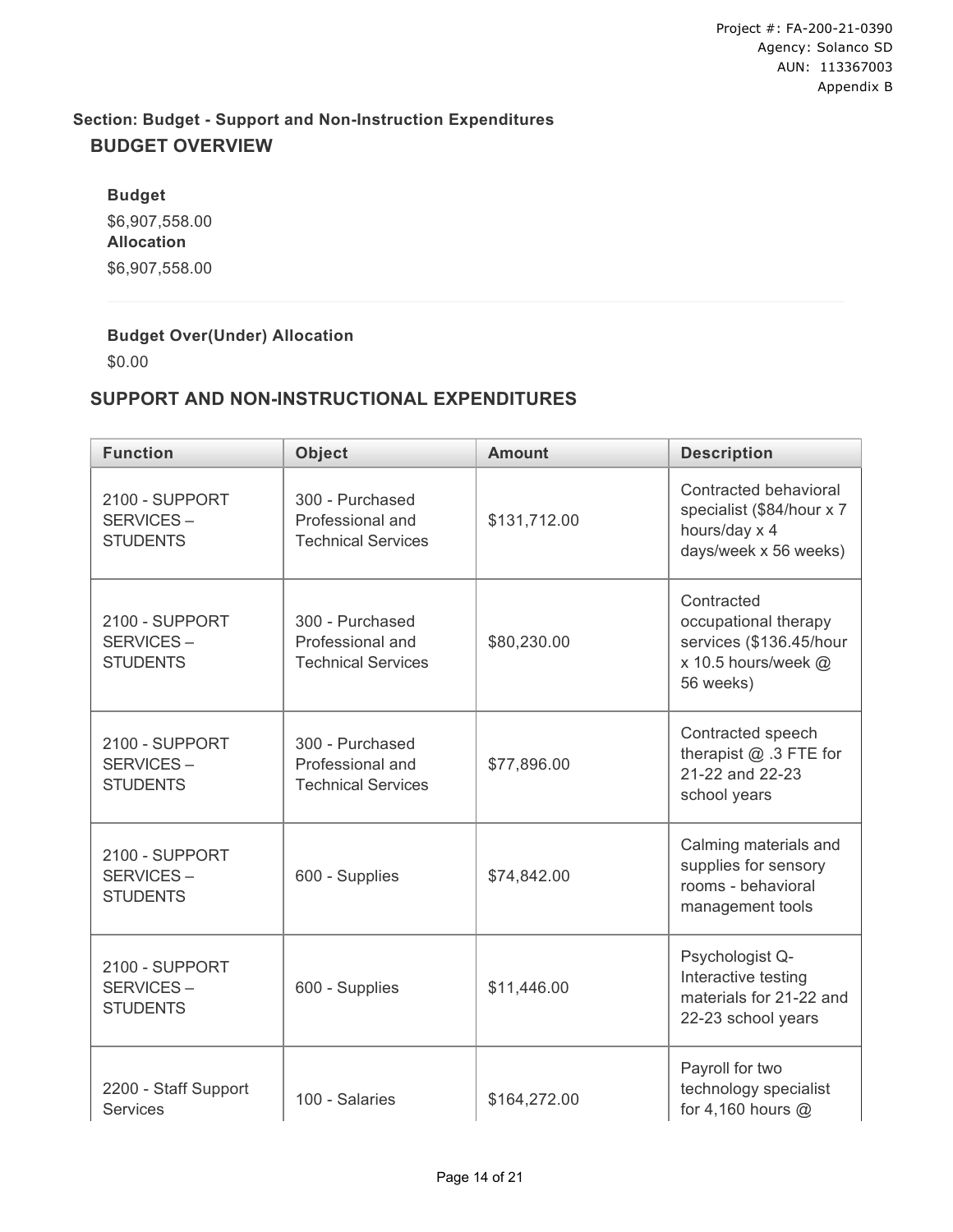| <b>Function</b>                                      | <b>Object</b>                                                    | <b>Amount</b>                                    | <b>Description</b>                                                                                             |
|------------------------------------------------------|------------------------------------------------------------------|--------------------------------------------------|----------------------------------------------------------------------------------------------------------------|
|                                                      |                                                                  |                                                  | average \$19.74/hour                                                                                           |
| 2200 - Staff Support<br><b>Services</b>              | 200 - Benefits                                                   | \$82,137.00                                      | Benefits for two<br>technology specialist at<br>50% payroll                                                    |
| 2300 - SUPPORT<br>SERVICES-<br><b>ADMINISTRATION</b> | 700 - Property                                                   | \$18,740.00                                      | 20 laptops and cases<br>@ \$937/unit                                                                           |
| 2400 - Health Support<br>Services                    | 700 - Property                                                   | \$5,622.00                                       | 6 laptops and cases @<br>\$937/unit                                                                            |
| 2200 - Staff Support<br><b>Services</b>              | 300 - Purchased<br>Professional and<br><b>Technical Services</b> | \$7,697.00                                       | Professional<br>development for<br>certified instructors<br>(Classroom Culture,<br>Nonviolent<br>intervention) |
| 2800 - Central Support<br><b>Services</b>            | 300 - Purchased<br>Professional and<br><b>Technical Services</b> | \$5,000.00                                       | Contracted employee<br>assistance services                                                                     |
| 2800 - Central Support<br><b>Services</b>            | 100 - Salaries                                                   | \$522,019.00                                     | Payroll for 5<br>technology technicians<br>for 4,160 hours @<br>average \$25.10/hour                           |
| 2800 - Central Support<br>Services                   | 200 - Benefits                                                   | \$261,010.00                                     | Benefits for 5<br>technology technicians<br>at 50% of payroll                                                  |
| 2800 - Central Support<br><b>Services</b>            | 300 - Purchased<br>Professional and<br><b>Technical Services</b> | \$16,000.00                                      | Seesaw platform<br>license for 2 years                                                                         |
| 2800 - Central Support<br>Services                   | 300 - Purchased<br>Professional and<br><b>Technical Services</b> | Palo Alto filtering for 2<br>\$3,662.00<br>years |                                                                                                                |
| 2800 - Central Support<br><b>Services</b>            | 600 - Supplies                                                   | \$4,211.00                                       | 5 wireless access<br>devices @<br>\$842.20/unit                                                                |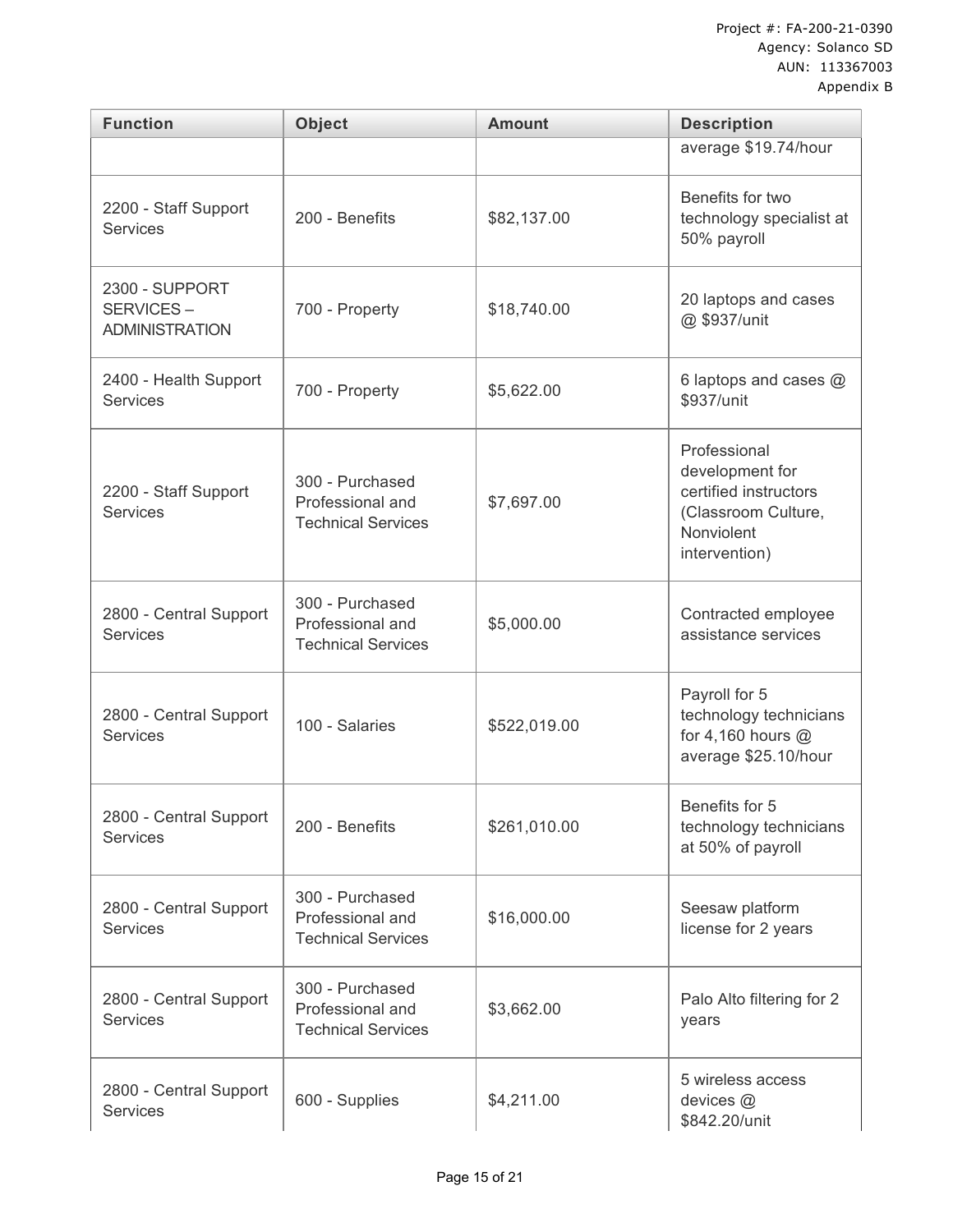| <b>Function</b>                     | <b>Object</b>                                                    | <b>Amount</b>  | <b>Description</b>                                                              |  |  |
|-------------------------------------|------------------------------------------------------------------|----------------|---------------------------------------------------------------------------------|--|--|
| 2600 - Operation and<br>Maintenance | 300 - Purchased<br>Professional and<br><b>Technical Services</b> | \$101,200.00   | Contracted traffic<br>monitors (362 days x<br>\$80/day x 3.5 FTE)               |  |  |
| 2600 - Operation and<br>Maintenance | 100 - Salaries                                                   | \$1,200,000.00 | Payroll for 17 fulltime<br>custodians for 4,160<br>hours @ average<br>\$17/hour |  |  |
| 2600 - Operation and<br>Maintenance | 200 - Benefits                                                   | \$600,000.00   | Benefits for 17 fulltime<br>custodians @ 50%<br>payroll                         |  |  |
| 2600 - Operation and<br>Maintenance | 100 - Salaries                                                   | \$400,000.00   | Payroll for 10 parttime<br>custodians for 2,704<br>hours @ average<br>\$14.75   |  |  |
| 2600 - Operation and<br>Maintenance | 200 - Benefits                                                   | \$40,000.00    | Benefits for 10<br>parttiime custodians @<br>10% of payroll                     |  |  |
| 2600 - Operation and<br>Maintenance | 600 - Supplies                                                   | \$20,000.00    | Cleaning, disinfecting<br>and sanitation supplies                               |  |  |
| 2600 - Operation and<br>Maintenance | 600 - Supplies                                                   | \$30,000.00    | Hand sanitizer and PPE<br>(masks, face shields,<br>gloves)                      |  |  |
| 2600 - Operation and<br>Maintenance | 600 - Supplies                                                   | \$12,000.00    | <b>HVAC Filters (400</b><br>filters @ average cost<br>\$30/unit)                |  |  |
| 2600 - Operation and<br>Maintenance | 600 - Supplies                                                   | \$3,900.00     | 12 Laptops @ \$325                                                              |  |  |
| 2600 - Operation and<br>Maintenance | 700 - Property                                                   | \$5,000.00     | 2 Carpet extractors @<br>\$2,500/unit                                           |  |  |
| 2600 - Operation and<br>Maintenance | 700 - Property                                                   | \$36,000.00    | 2 Riding floor<br>scrubbers @<br>\$18,000/unit                                  |  |  |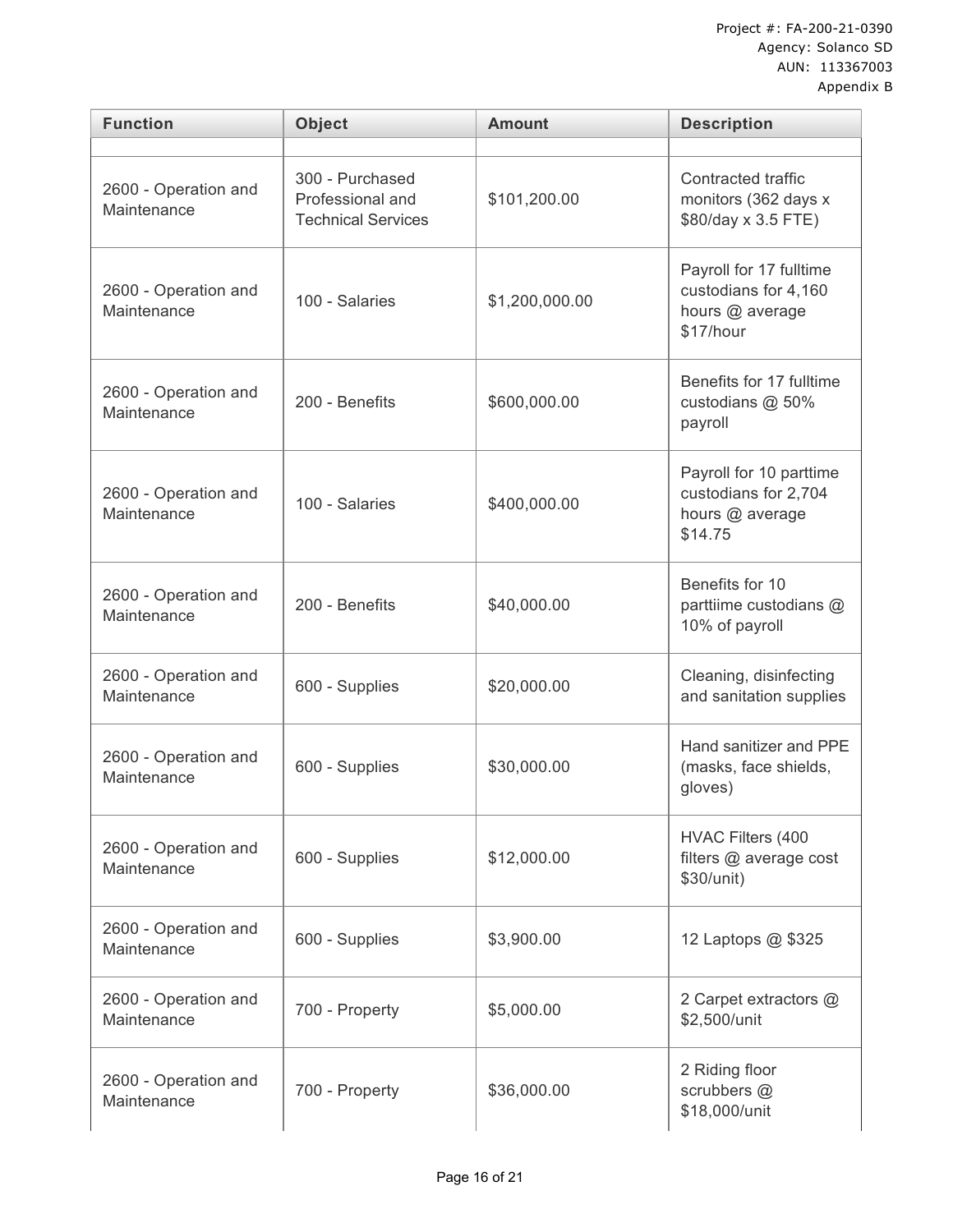| <b>Function</b>                                                                                       | <b>Object</b>  | <b>Amount</b>                                     | <b>Description</b>                            |  |  |
|-------------------------------------------------------------------------------------------------------|----------------|---------------------------------------------------|-----------------------------------------------|--|--|
| 2600 - Operation and<br>Maintenance                                                                   | 700 - Property | \$32,000.00                                       | 2 Walk behind<br>scrubbers @<br>\$16,000/unit |  |  |
| 2600 - Operation and<br>Maintenance                                                                   | 600 - Supplies | \$4,960.00                                        | 8 Wet/dry vacuums @<br>\$620/unit             |  |  |
| 2600 - Operation and<br>Maintenance                                                                   | 600 - Supplies | \$1,500.00                                        | 4 Electric blowers/fans<br>@ \$375/unit       |  |  |
| 2600 - Operation and<br>Maintenance                                                                   | 600 - Supplies | \$2,400.00                                        | 4 Backpack vacuums<br>@ \$600/unit            |  |  |
| 2600 - Operation and<br>Maintenance                                                                   | 600 - Supplies | \$4,800.00                                        | 8 Sprayers @<br>\$600/unit                    |  |  |
| 2600 - Operation and<br>Maintenance                                                                   | 600 - Supplies | 8 Backpack sprayers<br>\$1,400.00<br>@ \$175/unit |                                               |  |  |
| 4000 - FACILITIES<br>ACQUISITION,<br><b>CONSTRUCTION AND</b><br><b>IMPROVEMENT</b><br><b>SERVICES</b> | 700 - Property | \$100,000.00                                      | <b>Building Automation</b><br>System Upgrade  |  |  |
| 4000 - FACILITIES<br>ACQUISITION,<br><b>CONSTRUCTION AND</b><br><b>IMPROVEMENT</b><br><b>SERVICES</b> | 700 - Property | \$125,000.00                                      | Water System Upgrade                          |  |  |
| 4000 - FACILITIES<br>ACQUISITION,<br><b>CONSTRUCTION AND</b><br><b>IMPROVEMENT</b><br><b>SERVICES</b> | 700 - Property | \$2,500,000.00                                    | HVAC system upgrades                          |  |  |
| 2600 - Operation and<br>Maintenance                                                                   | 700 - Property | \$18,000.00                                       | Cafeteria furniture                           |  |  |
|                                                                                                       |                | \$6,704,656.00                                    |                                               |  |  |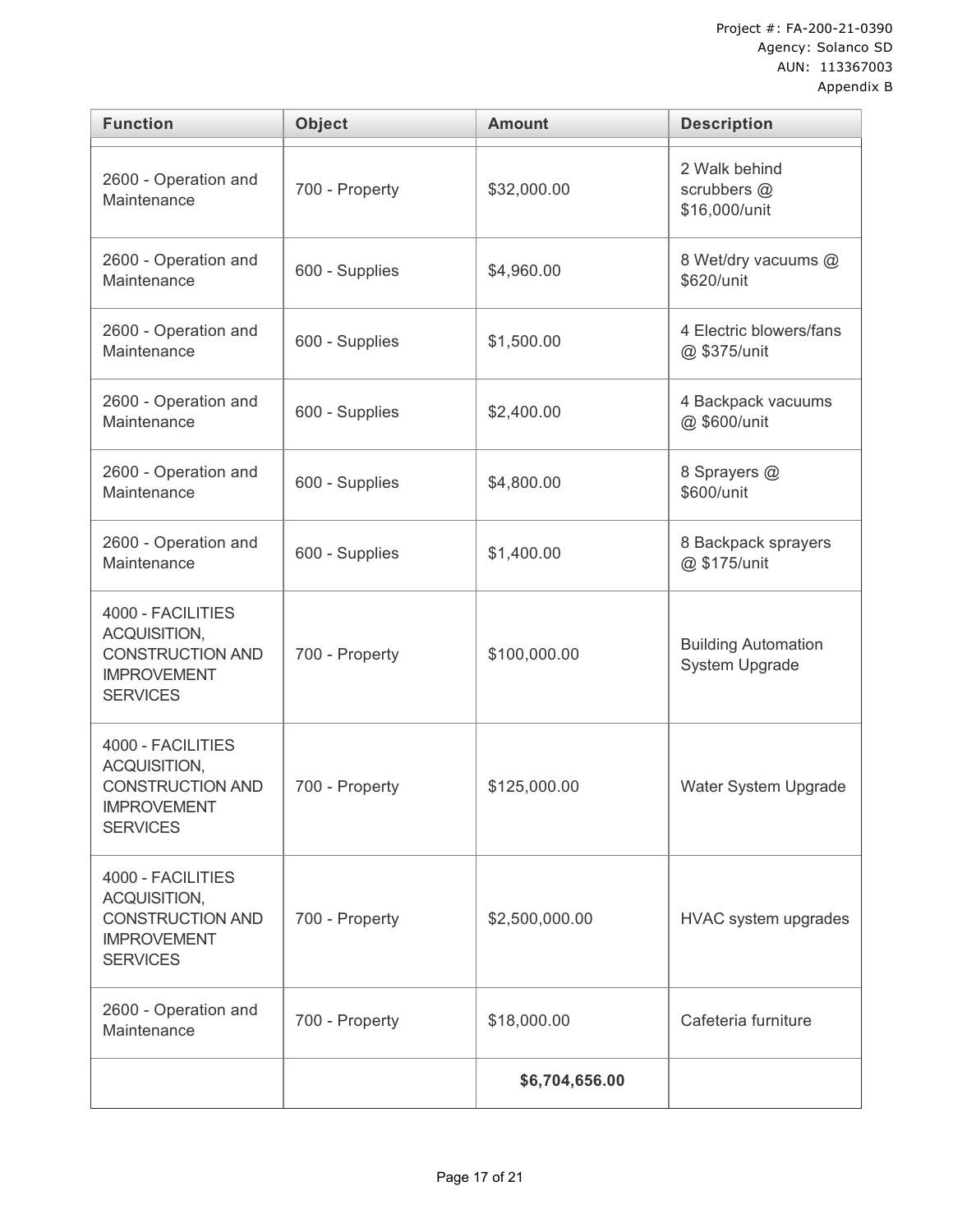Project #: FA-200-21-0390 Agency: Solanco SD AUN: 113367003 Appendix B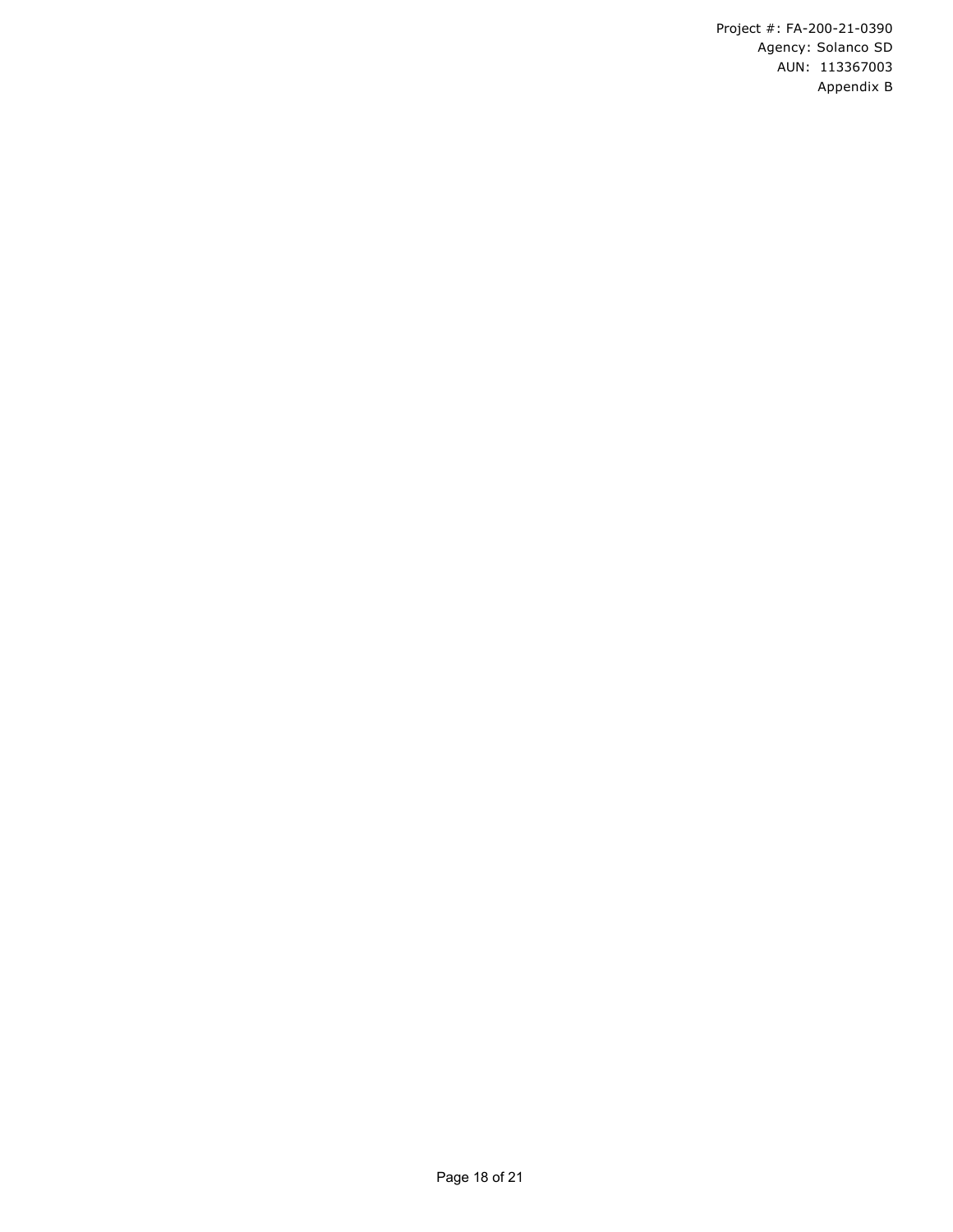## **Section: Budget - Budget Summary**

Display a read-only table showing total budget and allocation amounts.

#### **Budget**

\$6,907,558.00 **Allocation** \$6,907,558.00

# **Budget Over(Under) Allocation**

\$0.00

### **BUDGET SUMMARY**

|                                                                                   | 100<br><b>Salaries</b> | 200<br><b>Benefits</b> | 300<br><b>Purchased</b><br>Professional<br>and<br><b>Technical</b><br><b>Services</b> | 400<br><b>Purchased</b><br>Property<br><b>Services</b> | 500 Other<br><b>Purchased</b><br><b>Services</b> | 600<br><b>Supplies</b><br>800<br><b>Dues</b><br>and<br><b>Fees</b> | 700<br>Property | <b>Totals</b> |
|-----------------------------------------------------------------------------------|------------------------|------------------------|---------------------------------------------------------------------------------------|--------------------------------------------------------|--------------------------------------------------|--------------------------------------------------------------------|-----------------|---------------|
| 1000 Instruction                                                                  | \$0.00                 | \$0.00                 | \$0.00                                                                                | \$0.00                                                 | \$0.00                                           | \$36,000.00                                                        | \$144,800.00    | \$180,800.00  |
| <b>1100 REGULAR</b><br><b>PROGRAMS-</b><br><b>ELEMENTARY/</b><br><b>SECONDARY</b> | \$0.00                 | \$0.00                 | \$0.00                                                                                | \$0.00                                                 | \$0.00                                           | \$0.00                                                             | \$0.00          | \$0.00        |
| <b>1200 SPECIAL</b><br><b>PROGRAMS-</b><br><b>ELEMENTARY/</b><br><b>SECONDARY</b> | \$2,000.00             | \$500.00               | \$0.00                                                                                | \$0.00                                                 | \$0.00                                           | \$19,602.00                                                        | \$0.00          | \$22,102.00   |
| 1300 CAREER<br><b>AND TECHNICAL</b><br><b>EDUCATION</b>                           | \$0.00                 | \$0.00                 | \$0.00                                                                                | \$0.00                                                 | \$0.00                                           | \$0.00                                                             | \$0.00          | \$0.00        |
| 1400 Other<br>Instructional<br>Programs-<br>Elementary /<br><b>Secondary</b>      | \$0.00                 | \$0.00                 | \$0.00                                                                                | \$0.00                                                 | \$0.00                                           | \$0.00                                                             | \$0.00          | \$0.00        |
| 1600 * ADULT<br><b>EDUCATION</b><br><b>PROGRAMS</b>                               | \$0.00                 | \$0.00                 | \$0.00                                                                                | \$0.00                                                 | \$0.00                                           | \$0.00                                                             | \$0.00          | \$0.00        |
| 1700 Higher<br><b>Education</b><br>Programs                                       | \$0.00                 | \$0.00                 | \$0.00                                                                                | \$0.00                                                 | \$0.00                                           | \$0.00                                                             | \$0.00          | \$0.00        |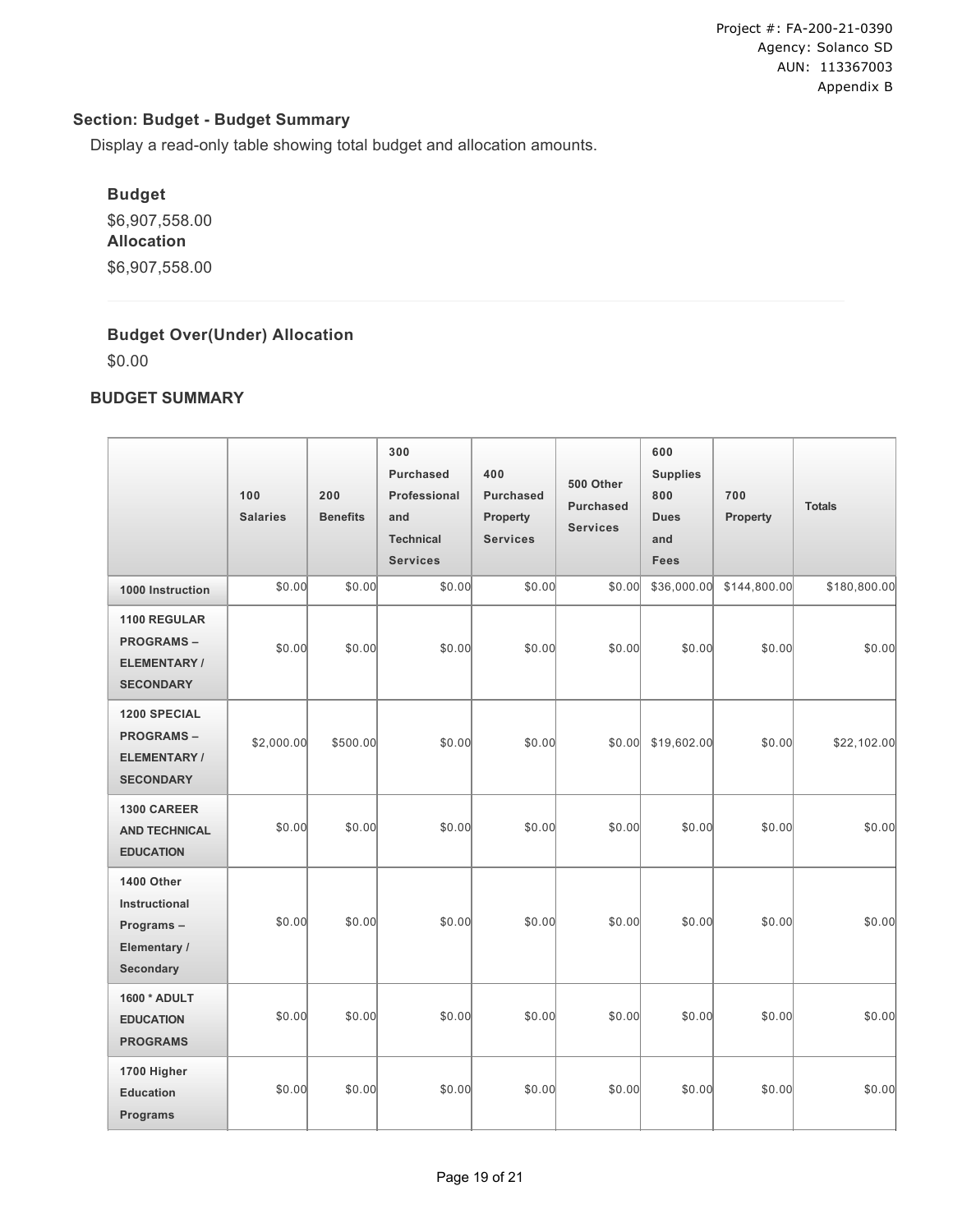|                                                                                | 100<br><b>Salaries</b>       | 200<br><b>Benefits</b>    | 300<br><b>Purchased</b><br>Professional<br>and<br><b>Technical</b><br><b>Services</b> | 400<br><b>Purchased</b><br>Property<br><b>Services</b> | 500 Other<br><b>Purchased</b><br><b>Services</b> | 600<br><b>Supplies</b><br>800<br><b>Dues</b><br>and<br><b>Fees</b> | 700<br>Property | <b>Totals</b>  |
|--------------------------------------------------------------------------------|------------------------------|---------------------------|---------------------------------------------------------------------------------------|--------------------------------------------------------|--------------------------------------------------|--------------------------------------------------------------------|-----------------|----------------|
| 1800 Pre-K                                                                     | \$0.00                       | \$0.00                    | \$0.00                                                                                | \$0.00                                                 | \$0.00                                           | \$0.00                                                             | \$0.00          | \$0.00         |
| 2000 SUPPORT<br><b>SERVICES</b>                                                | \$0.00                       | \$0.00                    | \$0.00                                                                                | \$0.00                                                 | \$0.00                                           | \$0.00                                                             | \$0.00          | \$0.00         |
| 2100 SUPPORT<br><b>SERVICES -</b><br><b>STUDENTS</b>                           | \$0.00                       | \$0.00                    | \$289,838.00                                                                          | \$0.00                                                 | \$0.00                                           | \$86,288.00                                                        | \$0.00          | \$376,126.00   |
| <b>2200 Staff</b><br><b>Support</b><br><b>Services</b>                         |                              | \$164,272.00 \$82,137.00  | \$7,697.00                                                                            | \$0.00                                                 | \$0.00                                           | \$0.00                                                             | \$0.00          | \$254,106.00   |
| 2300 SUPPORT<br><b>SERVICES -</b><br><b>ADMINISTRATION</b>                     | \$0.00                       | \$0.00                    | \$0.00                                                                                | \$0.00                                                 | \$0.00                                           | \$0.00                                                             | \$18,740.00     | \$18,740.00    |
| 2400 Health<br><b>Support</b><br><b>Services</b>                               | \$0.00                       | \$0.00                    | \$0.00                                                                                | \$0.00                                                 | \$0.00                                           | \$0.00                                                             | \$5,622.00      | \$5,622.00     |
| 2500 Business<br><b>Support</b><br><b>Services</b>                             | \$0.00                       | \$0.00                    | \$0.00                                                                                | \$0.00                                                 | \$0.00                                           | \$0.00                                                             | \$0.00          | \$0.00         |
| 2600 Operation<br>and Maintenance                                              | $$1,600,000.00$ \$640,000.00 |                           | \$101,200.00                                                                          | \$0.00                                                 | \$0.00                                           | \$80,960.00                                                        | \$91,000.00     | \$2,513,160.00 |
| 2700 Student<br>Transportation                                                 | \$0.00                       | \$0.00                    | \$0.00                                                                                | \$0.00                                                 | \$0.00                                           | \$0.00                                                             | \$0.00          | \$0.00         |
| 2800 Central<br><b>Support</b><br><b>Services</b>                              |                              | \$522,019.00 \$261,010.00 | \$24,662.00                                                                           | \$0.00                                                 | \$0.00                                           | \$4,211.00                                                         | \$0.00          | \$811,902.00   |
| 3000<br><b>OPERATION OF</b><br>NON-<br><b>INSTRUCTIONAL</b><br><b>SERVICES</b> | \$0.00                       | \$0.00                    | \$0.00                                                                                | \$0.00                                                 | \$0.00                                           | \$0.00                                                             | \$0.00          | \$0.00         |
| <b>3100 Food</b><br><b>Services</b>                                            | \$0.00                       | \$0.00                    | \$0.00                                                                                | \$0.00                                                 | \$0.00                                           | \$0.00                                                             | \$0.00          | \$0.00         |
| 3200 Student<br><b>Activities</b>                                              | \$0.00                       | \$0.00                    | \$0.00                                                                                | \$0.00                                                 | \$0.00                                           | \$0.00                                                             | \$0.00          | \$0.00         |
| 3300 Community<br><b>Services</b>                                              | \$0.00                       | \$0.00                    | \$0.00                                                                                | \$0.00                                                 | \$0.00                                           | \$0.00                                                             | \$0.00          | \$0.00         |